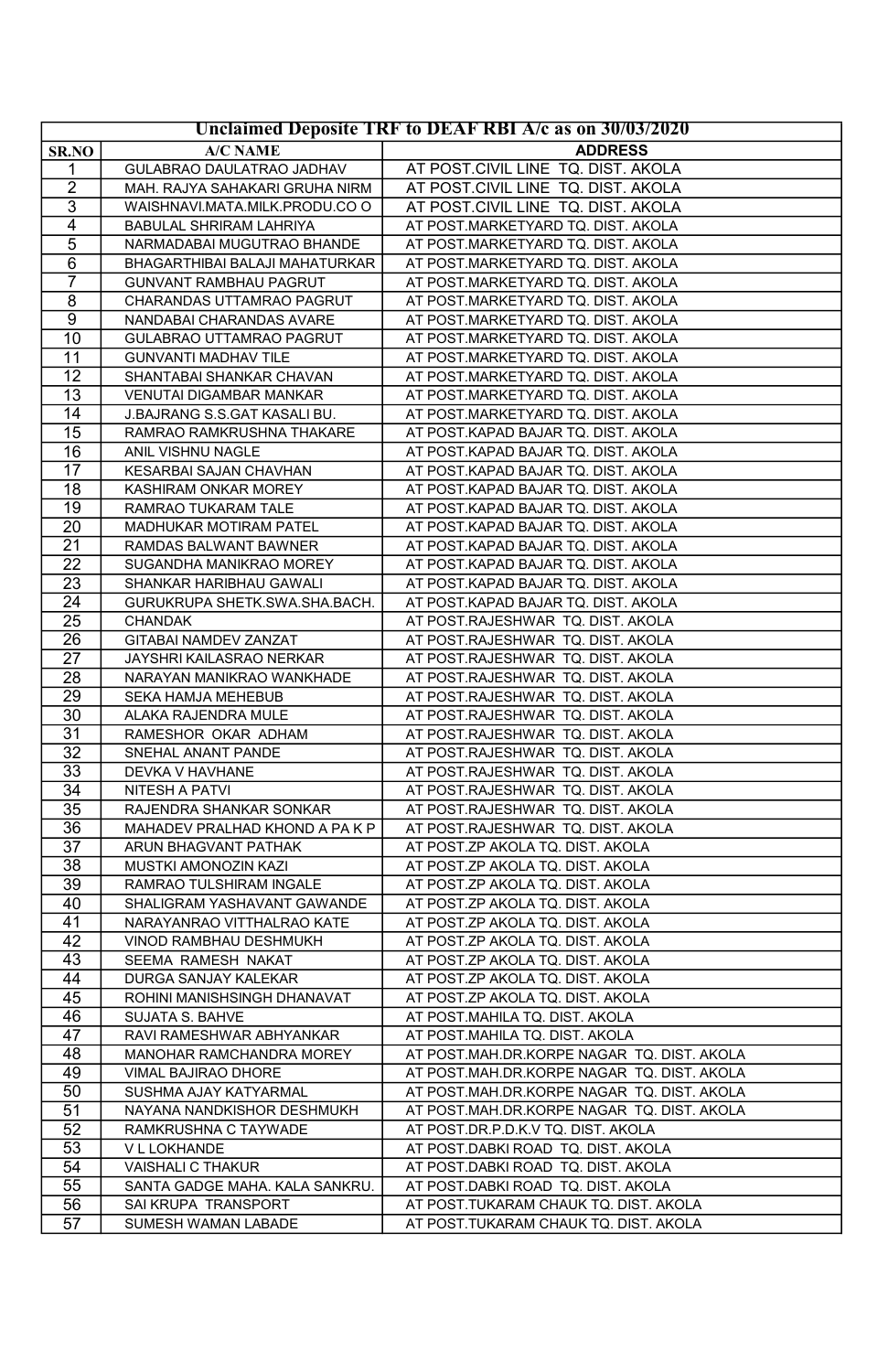| 58              | JANABAI SADASHIV FALE                                 | AT POST.BORGAON MANJU TQ. DIST. AKOLA                                  |
|-----------------|-------------------------------------------------------|------------------------------------------------------------------------|
| 59              | <b>BODHADE</b>                                        | AT POST.BORGAON MANJU TQ. DIST. AKOLA                                  |
| 60              | PRSHANT JAYRAM KHANDARE                               | AT POST.BORGAON MANJU TQ. DIST. AKOLA                                  |
| 61              | ANNA MUTANNA ANBHORE                                  | AT POST.BORGAON MANJU TQ. DIST. AKOLA                                  |
| 62              | INDU NAMDEV KHURSUDE                                  | AT POST.BORGAON MANJU TQ. DIST. AKOLA                                  |
| 63              | ASHOK KASHINATH TIDAKE                                | AT POST.BORGAON MANJU TQ. DIST. AKOLA                                  |
| 64              | SHKUNTALABAI NADKUMAR SHARMA                          | AT POST.BORGAON MANJU TQ. DIST. AKOLA                                  |
| 65              | NASIMABI A GAFFAR                                     | AT POST.BORGAON MANJU TQ. DIST. AKOLA                                  |
| 66              | FAKIRA PUNDLIK WANKHDE                                | AT POST.BORGAON MANJU TQ. DIST. AKOLA                                  |
| 67              | PURNAJI GO INGALE                                     | AT POST.BORGAON MANJU TQ. DIST. AKOLA                                  |
| 68              | SUBHSH SAPN FALE                                      | AT POST.BORGAON MANJU TQ. DIST. AKOLA                                  |
| 69              | FULABAI BAJIRAO THAKARE                               | AT POST.BORGAON MANJU TQ. DIST. AKOLA                                  |
| 70              | GOPAL JANUJI WANKHADE                                 | AT POST.BORGAON MANJU TQ. DIST. AKOLA                                  |
| 71              | <b>GUNAVANT P WADHOKAR</b>                            | AT POST.BORGAON MANJU TQ. DIST. AKOLA                                  |
| $\overline{72}$ | WALMIKRAO KISANRAL RAUT                               | AT POST.BORGAON MANJU TQ. DIST. AKOLA                                  |
| 73              | CHARULATA SHANKAR BHADE                               | AT POST.BORGAON MANJU TQ. DIST. AKOLA                                  |
| 74              | KAUSALYA D. GAWHALE                                   | AT POST.BORGAON MANJU TQ. DIST. AKOLA                                  |
| 75              | <b>NURBI SE MUNIR</b>                                 | AT POST.BORGAON MANJU TQ. DIST. AKOLA                                  |
| 76              | <b>BHARTIYA MAHILA B GAT</b>                          | AT POST.BORGAON MANJU TQ. DIST. AKOLA                                  |
| 77              | NAMDEV KISAN TELGOTE                                  | AT POST.PALSO BHADE TQ. DIST. AKOLA                                    |
| 78              | SONABAI JAIRAM BADHE                                  | AT POST.PALSO BHADE TQ. DIST. AKOLA                                    |
| 79              | VATSALA RAMKRUSHNA MURHEKAR                           | AT POST.PALSO BHADE TQ. DIST. AKOLA                                    |
| 80              | GAYABAI PUNDLIK DAMODHAR                              | AT POST.PALSO BHADE TQ. DIST. AKOLA                                    |
| 81              | MAINABAI NAMDEO LAVHALE                               | AT POST.MHAISANG TQ. DIST. AKOLA                                       |
| 82              | PARASARAM RAMCHNDR DONGARE                            | AT POST.MHAISANG TQ. DIST. AKOLA                                       |
| 83              | JAVANTABAI MANAJI GAVANDE                             | AT POST.MHAISANG TQ. DIST. AKOLA                                       |
| 84              | SUKHADEV BAPUNNA CHOTAMAL                             | AT POST.KANSHIVANI TQ. DIST. AKOLA                                     |
| 85              | SHRIRAM MAROTI KORE                                   | AT POST.KANSHIVANI TQ. DIST. AKOLA                                     |
| 86              | WAHURAWAGH                                            | AT POST.KANSHIVANI TQ. DIST. AKOLA                                     |
| 87              | SARSVTABAE TUKARAM BAGALATE                           | AT POST.KANSHIVANI TQ. DIST. AKOLA                                     |
| 88              | PANDHRINATH SHIVARAM TIHILE                           | AT POST.KANSHIVANI TQ. DIST. AKOLA                                     |
| 89              | SHIVARAM SUREBHAN WALAKAR                             | AT POST.KANSHIVANI TQ. DIST. AKOLA                                     |
| 90              | JIJABAI SADASHIV SIRASAT                              | AT POST.KANSHIVANI TQ. DIST. AKOLA                                     |
| 91              | MANAKARNABAI SHANKAR SABALE                           | AT POST.KANSHIVANI TQ. DIST. AKOLA                                     |
| $\overline{92}$ | ANNA MOTIRAM CHINCHOLAKAR                             | AT POST.KANSHIVANI TQ. DIST. AKOLA                                     |
| 93              | NARENDRA DAYARAM NANDANE                              | AT POST.GANDHIGRAM TQ. DIST. AKOLA                                     |
| 94              | MOHAN TUKARAM JAGTAP                                  | AT POST.CHIKHALGAON TQ. DIST. AKOLA                                    |
| 95              | DNANESHWAR SAHARE                                     | AT POST.DAHIHANDA TQ. DIST. AKOLA                                      |
| 96              | PANAJI GANAJI WAKODE                                  | AT POST.DAHIHANDA TQ. DIST. AKOLA                                      |
| 97              | NAMDEV KISAN DANDI                                    | AT POST.DAHIHANDA TQ. DIST. AKOLA                                      |
| 98              | WASUDEV S CHAUDHARI                                   | AT POST.PATUR NANDAPUR TQ. DIST. AKOLA                                 |
| 99              | TULSABAI JAGDEV WANKHADE                              | AT POST.PATUR NANDAPUR TQ. DIST. AKOLA                                 |
| 100<br>101      | RADHA NAMDEV KULE                                     | AT POST.PATUR NANDAPUR TQ. DIST. AKOLA                                 |
| 102             | PRALHAD JANUJI GAYAKWAD<br>LAXMAN DAYAJI GAYAKWAD     | AT POST.KURANKHED TQ. DIST. AKOLA<br>AT POST.KURANKHED TQ. DIST. AKOLA |
| 103             | SHEWANTA RUPAJI MOHOD                                 |                                                                        |
|                 | SHANKAR DOULAT TAYADE                                 | AT POST.KURANKHED TQ. DIST. AKOLA<br>AT POST.KURANKHED TQ. DIST. AKOLA |
| 104<br>105      | ANSHIBI AMAD SHA                                      | AT POST.KURANKHED TQ. DIST. AKOLA                                      |
| 106             | SAKHUBAI S. ABULKAR                                   | AT POST.KURANKHED TQ. DIST. AKOLA                                      |
| 107             |                                                       | AT POST.KURANKHED TQ. DIST. AKOLA                                      |
| 108             | KASABAI SUKHDEV PAWATKAR<br><b>TULSHIRAM D. INGLE</b> | AT POST.KURANKHED TQ. DIST. AKOLA                                      |
| 109             | SHANTA T. GAWANDE                                     | AT POST.KURANKHED TQ. DIST. AKOLA                                      |
| 110             | BANABAI J. SONONE                                     | AT POST.KURANKHED TQ. DIST. AKOLA                                      |
| 111             | MAINA K SHEGAR                                        | AT POST.KURANKHED TQ. DIST. AKOLA                                      |
| 112             | SAKHUBAI E. SHIRSATH                                  | AT POST.KURANKHED TQ. DIST. AKOLA                                      |
| 113             | SOPANDEV M GULHANE                                    | AT POST.KURANKHED TQ. DIST. AKOLA                                      |
| 114             | GAJANAN PPRALHAD MAHALLE                              | AT POST.KURANKHED TQ. DIST. AKOLA                                      |
| 115             | NAMDEV SAMPAT SURPALE                                 | AT POST.GOREGAON TQ. DIST. AKOLA                                       |
| 116             | S.AMIR S.UMRAO                                        | AT POST.GOREGAON TQ. DIST. AKOLA                                       |
|                 |                                                       |                                                                        |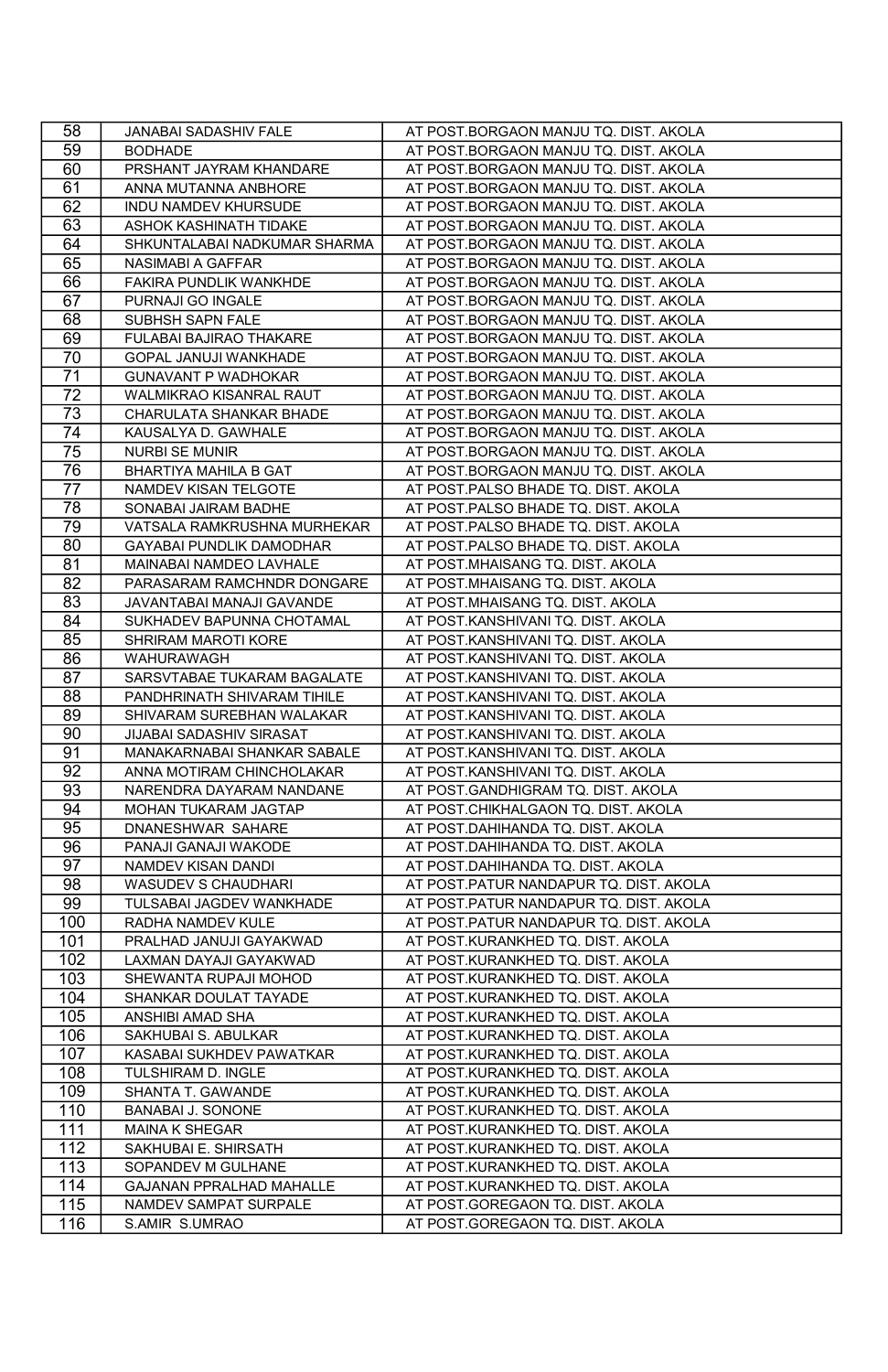| 117 | VAGHUJI RAMCHANDRA PANDE      | AT POST.GOREGAON TQ. DIST. AKOLA               |
|-----|-------------------------------|------------------------------------------------|
| 118 | SITARAM BANSI KHANDARE        | AT POST.GOREGAON TQ. DIST. AKOLA               |
| 119 | S.TURAN S.KHANU               | AT POST.GOREGAON TQ. DIST. AKOLA               |
| 120 | SUGANDHA BABAN TAYADE         | AT POST.GOREGAON TQ. DIST. AKOLA               |
| 121 | VAJIRABI S.GULAB              | AT POST.GOREGAON TQ. DIST. AKOLA               |
| 122 | CHAMPA RAMRAO WAKODE          | AT POST.GOREGAON TQ. DIST. AKOLA               |
| 123 | SHEKH KASAM SHEKH BABAN       | AT POST.GOREGAON TQ. DIST. AKOLA               |
| 124 | JAGANNATH PUNDLIK TALE        | AT POST.GOREGAON TQ. DIST. AKOLA               |
| 125 | SAHEBRAO VISHVNATH DHORE      | AT POST.GOREGAON TQ. DIST. AKOLA               |
| 126 | RUKHMINA SHALIGRAM VAITKAR    | AT POST.GOREGAON TQ. DIST. AKOLA               |
| 127 | VIPUL MOHAN HANDDE            | AT POST.GOREGAON TQ. DIST. AKOLA               |
| 128 | BHIMRAO PUNJAJI GAWANDE       | AT POST.UMARI TQ. DIST. AKOLA                  |
| 129 | SHRIRAM TUKARAM ARBAT         | AT POST.UMARI TQ. DIST. AKOLA                  |
| 130 | GOVINDPRASAD SHIVPRASAD BAJAJ | AT POST.RANPISE NAGAR TQ. DIST. AKOLA          |
| 131 | JYOTI GAJANAN KUTE            | AT POST.RANPISE NAGAR TQ. DIST. AKOLA          |
| 132 | PARWARABAI AMRUTA DHOLE       | AT POST.AAGAR TQ. DIST. AKOLA                  |
| 133 | AMRUTA HARAJI SAWNG           | AT POST.AAGAR TQ. DIST. AKOLA                  |
| 134 | CHANDRABHGA NAMDEV SIRASAT    | AT POST.AAGAR TQ. DIST. AKOLA                  |
| 135 | ANJALI J.KAWARE               | AT POST.RATANLAL PLOT TQ. DIST. AKOLA          |
| 136 | LAXMAN MAHADEO NIMKARDE       | AT POST.RATANLAL PLOT TQ. DIST. AKOLA          |
| 137 | VISHWAS GOPICHAND BHAGAT      | AT POST.RATANLAL PLOT TQ. DIST. AKOLA          |
| 138 | <b>GAWATRE</b>                | AT POST.RATANLAL PLOT TQ. DIST. AKOLA          |
| 139 | PRAWIN PRUTHWIRAJ CHAVAN      | AT POST.RATANLAL PLOT TQ. DIST. AKOLA          |
| 140 | JYOTI GOPALRAO PACHADE        | AT POST.RATANLAL PLOT TQ. DIST. AKOLA          |
| 141 | SANTOSH TRYAMBAKRAO APUNE     | AT POST.BARSHITAKLI TQ.BARSHITAKLI DIST. AKOLA |
| 142 | BHAGWAN NARAYAN WANARE        | AT POST.BARSHITAKLI TQ.BARSHITAKLI DIST. AKOLA |
| 143 | VANDANA SUBHASH BHAD          | AT POST.BARSHITAKLI TQ.BARSHITAKLI DIST. AKOLA |
| 144 | SHOBHA UTTAM NAVGHARE         | AT POST.BARSHITAKLI TQ.BARSHITAKLI DIST. AKOLA |
| 145 | SHANKAR SUDAJI SAKTE          | AT POST.BARSHITAKLI TQ.BARSHITAKLI DIST. AKOLA |
| 146 | MANJULA PRAVESH GOPNARAYAN    | AT POST.BARSHITAKLI TQ.BARSHITAKLI DIST. AKOLA |
| 147 | OMANKER SRUYABHAN ARKHERAO    | AT POST.BARSHITAKLI TQ.BARSHITAKLI DIST. AKOLA |
| 148 | DEVKABAI MANIKASA DARSAKAR    | AT POST.BARSHITAKLI TQ.BARSHITAKLI DIST. AKOLA |
| 149 | RAHUL A DONGRE                | AT POST.BARSHITAKLI TQ.BARSHITAKLI DIST. AKOLA |
| 150 | SURESH MAROTI MATE            | AT POST.BARSHITAKLI TQ.BARSHITAKLI DIST. AKOLA |
| 151 | ASHA EKNAT KHARATE            | AT POST.BARSHITAKLI TQ.BARSHITAKLI DIST. AKOLA |
| 152 | ADH./MU.A. BABNAJI MAHA.VID   | AT POST.BARSHITAKLI TQ.BARSHITAKLI DIST. AKOLA |
| 153 | YASHWANT GRAM S YOJANA SAHIT  | AT POST.BARSHITAKLI TQ.BARSHITAKLI DIST. AKOLA |
| 154 | S. M. MUDAL BARSHITAKLI       | AT POST.BARSHITAKLI TQ.BARSHITAKLI DIST. AKOLA |
| 155 | DAYARAM J KHADE               | AT POST.PINJAR TQ.BARSHITAKLI DIST. AKOLA      |
| 156 | <b>GOPAL VISHRAM RATHOD</b>   | AT POST.PINJAR TQ.BARSHITAKLI DIST. AKOLA      |
| 157 | ARJUN B KHOLGADE              | AT POST.PINJAR TQ.BARSHITAKLI DIST. AKOLA      |
| 158 | <b>ASHOK S NEHATE</b>         | AT POST.PINJAR TQ.BARSHITAKLI DIST. AKOLA      |
| 159 | KIFAYAT MAHAMD SAHEB          | AT POST.PINJAR TQ.BARSHITAKLI DIST. AKOLA      |
| 160 | ANITA ASHOK TELGOTE           | AT POST.PINJAR TQ.BARSHITAKLI DIST. AKOLA      |
| 161 | KAMLESWAR MAHILA BACHAT GAT   | AT POST.PINJAR TQ.BARSHITAKLI DIST. AKOLA      |
| 162 | ADHARSY SET. S S B GAT        | AT POST.DHABA TQ.BARSHITAKLI DIST. AKOLA       |
| 163 | MANIRAM V RATHOD              | AT POST.DHABA TQ.BARSHITAKLI DIST. AKOLA       |
| 164 | SAI MAHAMMAD SAI CHHOTE       | AT POST.DHABA TQ.BARSHITAKLI DIST. AKOLA       |
| 165 | UKARDA SITARAM LOKHANDE       | AT POST.DHABA TQ.BARSHITAKLI DIST. AKOLA       |
| 166 | <b>BALIRAM BODIRAM RATHOD</b> | AT POST.DHABA TQ.BARSHITAKLI DIST. AKOLA       |
| 167 | <b>HANUMANT SAWAKA SHINDE</b> | AT POST.DHABA TQ.BARSHITAKLI DIST. AKOLA       |
| 168 | NIRMALA VIJAY RATHOD          | AT POST.DHABA TQ.BARSHITAKLI DIST. AKOLA       |
| 169 | BHANUDAS YASHWANT WANKHADE    | AT POST.AKOT MAIN TQ.AKOT DIST. AKOLA          |
| 170 | VINOD SHANTARAM MAHALE        | AT POST.AKOT MAIN TQ.AKOT DIST. AKOLA          |
| 171 | PUSHAPA RAMDAS HINGE          | AT POST.AKOT MAIN TQ.AKOT DIST. AKOLA          |
| 172 | ASHOK ATMARAM MHASKARE        | AT POST.AKOT MAIN TQ.AKOT DIST. AKOLA          |
| 173 | ABDUL SALIM ABDUL MAJID       | AT POST.AKOT MAIN TQ.AKOT DIST. AKOLA          |
| 174 | PUSHPATAI SHRIKRUSHNA SHENDE  | AT POST.AKOT MAIN TQ.AKOT DIST. AKOLA          |
| 175 | MAGRANI DEOJI DHURVE          | AT POST.AKOT MAIN TQ.AKOT DIST. AKOLA          |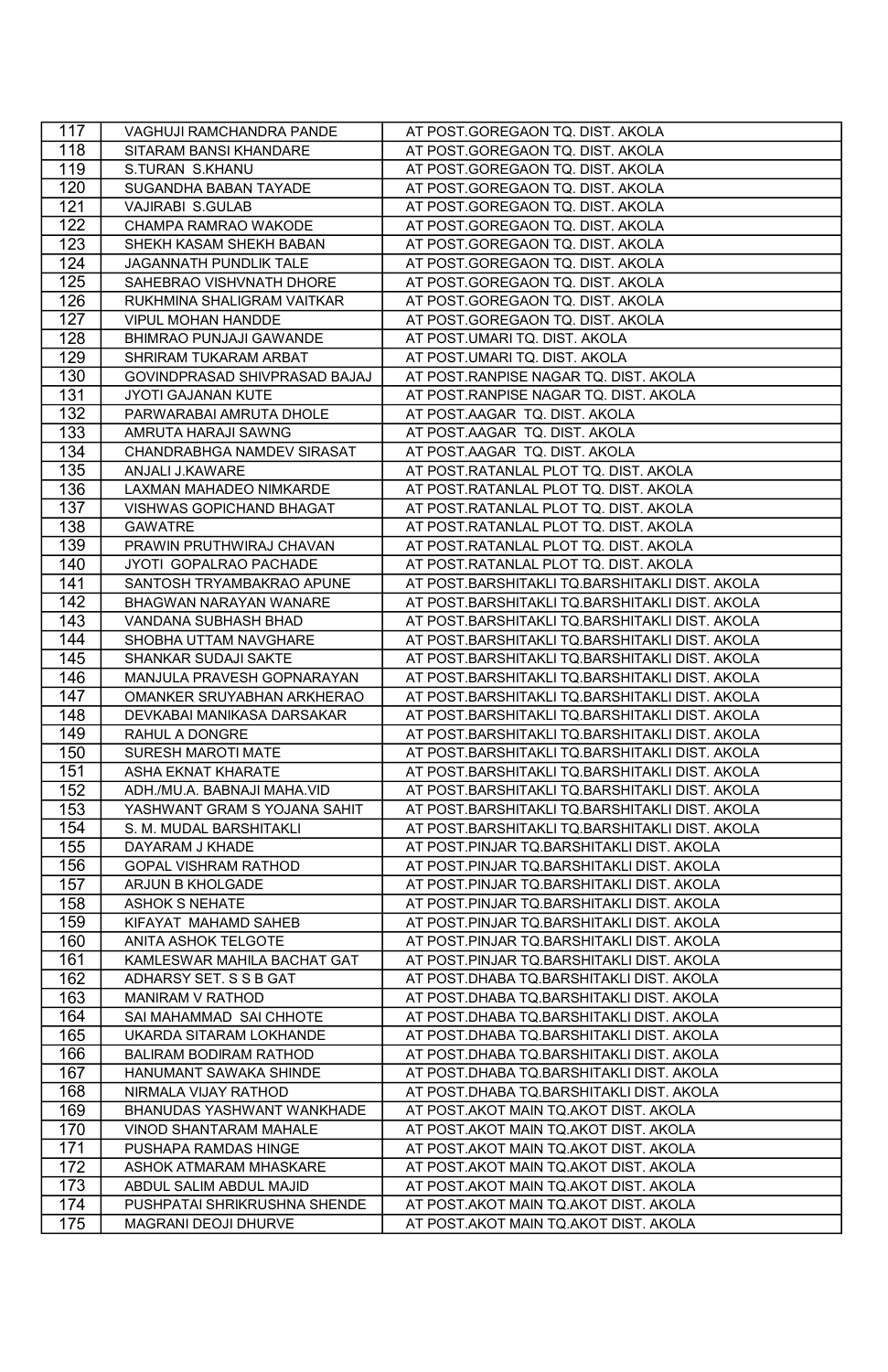| 176              | RUKHMABAI SHRIDHAR MANGLE      | AT POST.AKOT MAIN TQ.AKOT DIST. AKOLA            |
|------------------|--------------------------------|--------------------------------------------------|
| 177              | PRABHUDAS NATHUJI SURATNE      | AT POST.AKOT MAIN TQ.AKOT DIST. AKOLA            |
| 178              | SHAMKUMAR MADHAWRAO BHAGAT     | AT POST.AKOT MAIN TQ.AKOT DIST. AKOLA            |
| 179              | WANMALA PANDURANG NICHAL       | AT POST.AKOT MAIN TQ.AKOT DIST. AKOLA            |
| 180              | SHRIKANT DILIPRAO KULAT        | AT POST.AKOT MAIN TQ.AKOT DIST. AKOLA            |
| 181              | SHRIKRUSHNA KHODE GAVATE       | AT POST.AKOT MAIN TQ.AKOT DIST. AKOLA            |
| 182              | SHRADDHA KAILAS INGLE          | AT POST.AKOT MAIN TQ.AKOT DIST. AKOLA            |
| 183              | GAJANAN RAMKURSHANA NAGELKAR   | AT POST.AKOT MAIN TQ.AKOT DIST. AKOLA            |
| 184              | MIRAJI MAHARAJ SASTHAN PIMPRI  | AT POST.AKOT MAIN TQ.AKOT DIST. AKOLA            |
| 185              | SAWITRIBAI PHULE SHGMAHAGAON   | AT POST.AKOT MAIN TQ.AKOT DIST. AKOLA            |
| 186              | LAXMI SVAYAM SAHAYTA BACHAT GA | AT POST.AKOT MAIN TQ.AKOT DIST. AKOLA            |
| 187              | DURGAMATA M.B.G. CHANDIKAPUR   | AT POST.AKOT MAIN TQ.AKOT DIST. AKOLA            |
| 188              | AKOT DUDH UTPADAK SAHAKARI SAN | AT POST.AKOT MAIN TQ.AKOT DIST. AKOLA            |
| 189              | NI.PRAGTI SHELIMENDHI PALAN SA | AT POST.AKOT MAIN TQ.AKOT DIST. AKOLA            |
| 190              | MANIKRAO KISANRAO AWANDKAR     | AT POST.AKOT CITY TQ.AKOT DIST. AKOLA            |
| 191              | AMIT CHNDRAKANT MAHAJAN        | AT POST.AKOT CITY TQ.AKOT DIST. AKOLA            |
| 192              | SANGITA RAMNATH SATAYL         | AT POST.AKOT CITY TQ.AKOT DIST. AKOLA            |
| 193              | KIRAN JAMNADAS KODWANI         | AT POST.AKOT CITY TQ.AKOT DIST. AKOLA            |
| 194              | <b>KUSUM S INGLE</b>           | AT POST.AKOT CITY TQ.AKOT DIST. AKOLA            |
| 195              | DADARAO BALIRAM WANKHADE       | AT POST.AKOT NARSHING MANDIR TQ.AKOT DIST. AKOLA |
| 196              | KAMLABAI DADARAO TELGOTE       | AT POST.AKOT NARSHING MANDIR TQ.AKOT DIST. AKOLA |
| 197              | RAHUL P MALTHANKAR             | AT POST.AKOT NARSHING MANDIR TQ.AKOT DIST. AKOLA |
| 198              | GITA DAMODHAR GAVNDE           | AT POST.AKOT NARSHING MANDIR TQ.AKOT DIST. AKOLA |
| 199              | GARAM PANCHAYAT MANCHANPUR     | AT POST.SAVARA TQ.AKOT DIST. AKOLA               |
| 200              | VATSALABAI S SHENDE            | AT POST.RAUNDALA TQ.AKOT DIST. AKOLA             |
| 201              | SAVITRIBAI PHULE PARALA        | AT POST.RAUNDALA TQ.AKOT DIST. AKOLA             |
| 202              | ANITA SONAJI PATKAR            | AT POST. CHOTTA BAZARTQ.AKOT DIST. AKOLA         |
| 203              | UMESH NATTHUJI SHEGOKAR        | AT POST. CHOTTA BAZARTQ.AKOT DIST. AKOLA         |
| 204              | VASUDEO MAROTI METKAR          | AT POST. CHOTTA BAZARTQ.AKOT DIST. AKOLA         |
| 205              | <b>GOPAL KISAN TIVHANE</b>     | AT POST. CHOTTA BAZARTQ.AKOT DIST. AKOLA         |
| 206              | DEVAKABAI D NAROKAR            | AT POST. CHOTTA BAZARTQ.AKOT DIST. AKOLA         |
| 207              | MANGALABAI VITTHALRAO MOHOD    | AT POST. CHOTTA BAZARTQ.AKOT DIST. AKOLA         |
| 208              | SSA MPSP VILAGE                | AT POST. CHOTTA BAZARTQ.AKOT DIST. AKOLA         |
| 209              | YASHVANT GRAMIN KRIDA MANDAL   | AT POST. CHOTTA BAZARTQ.AKOT DIST. AKOLA         |
| 210              | ADAR.GAO. S. VIK.KAR.B.G. KAR. | AT POST. CHOTTA BAZARTQ.AKOT DIST. AKOLA         |
| 211              | SANDIP SHRIRAM GAVANDE         | AT POST. WARUL JAULKA TQ.AKOT DIST. AKOLA        |
| 212              | MAKRAMSA DHISUSA DHUVE         | AT POST. AKOLKHED TQ.AKOT DIST. AKOLA            |
| 213              | SUMAN MADHUKAR JAYLE           | AT POST. KUTASA TQ.AKOT DIST. AKOLA              |
| 214              | BAVALABAI KESHAV SOLANKE       | AT POST. KUTASA TQ.AKOT DIST. AKOLA              |
| 215              | <b>UDHAV PARVAT VIKHE</b>      | AT POST. KUTASA TQ.AKOT DIST. AKOLA              |
| 216              | NALINI NARESH PACHAKOR         | AT POST. MUNDGAON TQ.AKOT DIST. AKOLA            |
| 217              | REKHA RAMESH BHOLE             | AT POST. MUNDGAON TQ.AKOT DIST. AKOLA            |
| 218              | PARMESHWAR SHRIRAM KADU        | AT POST.TELHARA MAIN TQ.TELHARA DIST. AKOLA      |
| 219              | SIDHARTA DAHULAT BODHADE       | AT POST.TELHARA MAIN TQ.TELHARA DIST. AKOLA      |
| 220              | MADURI PRADIP KHUMKAR          | AT POST.TELHARA MAIN TQ.TELHARA DIST. AKOLA      |
| 221              | <b>GANESH RUPRAO GAYGOL</b>    | AT POST.TELHARA MAIN TQ.TELHARA DIST. AKOLA      |
| 222              | DHANJAY BALIRAM AMBALE         | AT POST.TELHARA MAIN TQ.TELHARA DIST. AKOLA      |
| 223              | SANDIP HARIBHAU GATMANE        | AT POST.TELHARA MAIN TQ.TELHARA DIST. AKOLA      |
| 224              | PRADIP VAMANRAO PARASKAR       | AT POST.TELHARA MAIN TQ.TELHARA DIST. AKOLA      |
| $\overline{225}$ | MADAN RAMRAO RELE              | AT POST.TELHARA MAIN TQ.TELHARA DIST. AKOLA      |
| 226              | PUJA SUDHAKAR HERODE           | AT POST.TELHARA MAIN TQ.TELHARA DIST. AKOLA      |
| 227              | SURASH SHANKARLAL CHODHARI     | AT POST. TELHARA MAIN TQ. TELHARA DIST. AKOLA    |
| 228              | SURESHRAO GOPALRAO JADHAV      | AT POST.TELHARA MAIN TQ.TELHARA DIST. AKOLA      |
| 229              | <b>DIGABAR LAHALE</b>          | AT POST.TELHARA CITY TQ.TELHARA DIST. AKOLA      |
| 230              | KISHOR SITARAM WADEKAR         | AT POST.TELHARA CITY TQ.TELHARA DIST. AKOLA      |
| 231              | DHNYNESHVAR MAHADEV WANKHDE    | AT POST.TELHARA CITY TQ.TELHARA DIST. AKOLA      |
| 232              | NAGORAO NARAYAN KAWALE         | AT POST.TELHARA CITY TQ.TELHARA DIST. AKOLA      |
| 233              | VIJAY KUSHNRAO AAKHARE         | AT POST.TELHARA CITY TQ.TELHARA DIST. AKOLA      |
| 234              | SANJAY KUSHANRAO AASARE        | AT POST.TELHARA CITY TQ.TELHARA DIST. AKOLA      |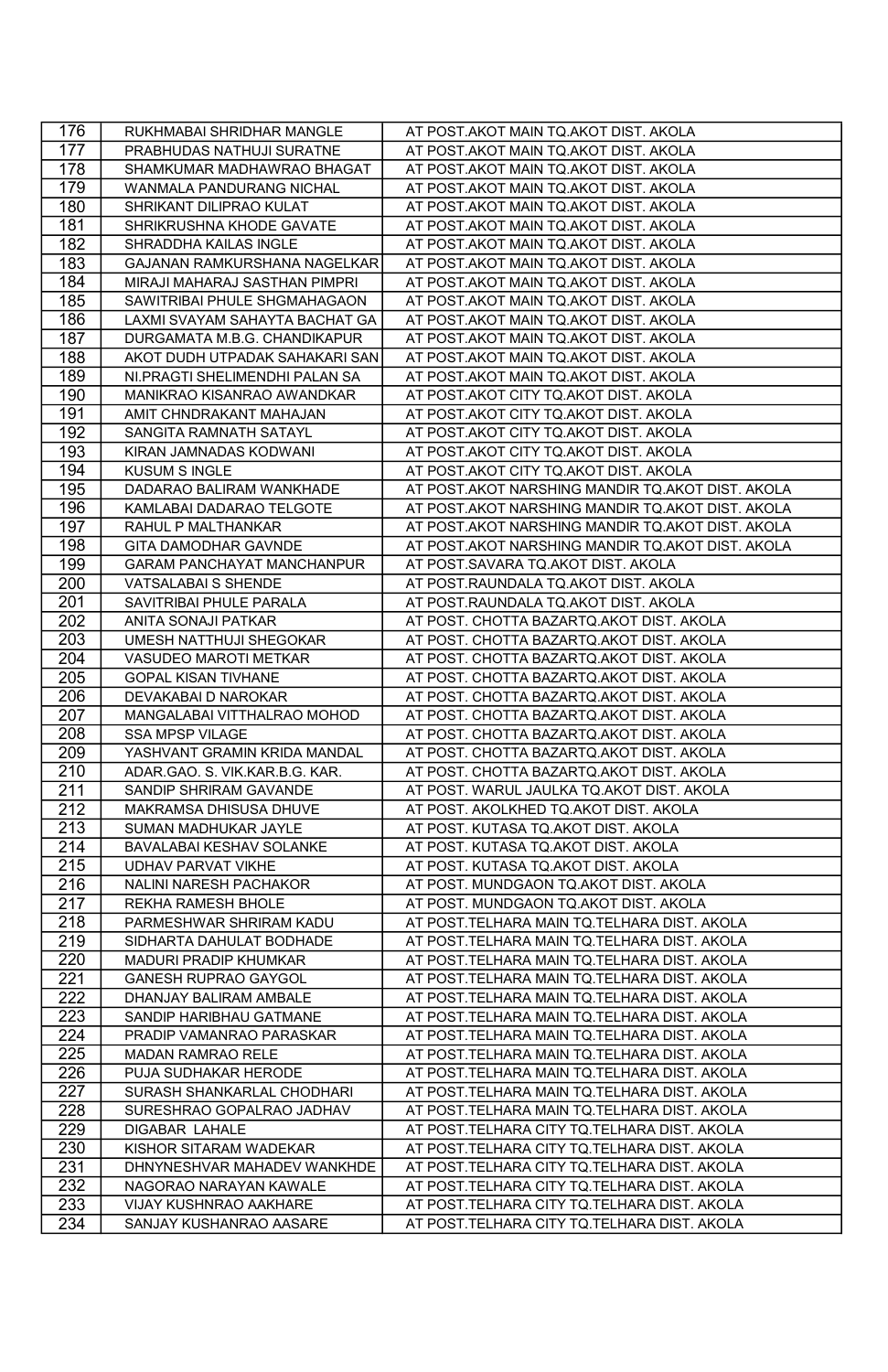| 235        | SANJAY NAGORAO KUKADE                                 | AT POST.TELHARA CITY TQ.TELHARA DIST. AKOLA                                      |
|------------|-------------------------------------------------------|----------------------------------------------------------------------------------|
| 236        | CHETAN SHRMA                                          | AT POST.TELHARA CITY TQ.TELHARA DIST. AKOLA                                      |
| 237        | SANTOSH SAKHARAM YADGIRE                              | AT POST.TELHARA CITY TQ.TELHARA DIST. AKOLA                                      |
| 238        | KUSHANARAO DHAN SUEKAR                                | AT POST.TELHARA CITY TQ.TELHARA DIST. AKOLA                                      |
| 239        | RAJU AASARE                                           | AT POST.TELHARA CITY TQ.TELHARA DIST. AKOLA                                      |
|            |                                                       |                                                                                  |
| 240        | <b>DILIP VASUDEV PUNDKAR</b>                          | AT POST.TELHARA CITY TQ.TELHARA DIST. AKOLA                                      |
| 241        | HEMANT NAJUKRAO DESHMUKH                              | AT POST.TELHARA CITY TQ.TELHARA DIST. AKOLA                                      |
| 242        | RAMESH SHANKAR GHODESVAR                              | AT POST.TELHARA CITY TQ.TELHARA DIST. AKOLA                                      |
| 243        | PRADIP RAMDAS BAND                                    | AT POST.HIWARKHED TQ.TELHARA DIST. AKOLA                                         |
| 244        | VIJAY GANPATRAO CHOPADE                               | AT POST.HIWARKHED TQ.TELHARA DIST. AKOLA                                         |
| 245        | MAHADEV SHRIKUUSHNA WASU                              | AT POST.HIWARKHED TQ.TELHARA DIST. AKOLA                                         |
| 246        | NAJUKRAO DHANUGI GHANBAHADUR                          | AT POST.HIWARKHED TQ.TELHARA DIST. AKOLA                                         |
| 247        | SHK. ADIL SHK. GAFUR                                  | AT POST.HIWARKHED TQ.TELHARA DIST. AKOLA                                         |
| 248        | RESHMA PARWIN ABDUL RAUF                              | AT POST.HIWARKHED TQ.TELHARA DIST. AKOLA                                         |
| 249        | <b>GRAM SWARAJY BA GAT</b>                            | AT POST.HIWARKHED TQ.TELHARA DIST. AKOLA                                         |
| 250        | B                                                     | AT POST.HIWARKHED TQ.TELHARA DIST. AKOLA                                         |
| 251        | VIDHYA A GUJAR                                        | AT POST.PATHARDI TQ.TELHARA DIST. AKOLA                                          |
| 252        | RAJESH PANDURANG BURGHATE                             | AT POST.BELKHED TQ.TELHARA DIST. AKOLA                                           |
| 253        | JAISHRI GANESH DHAMODE                                | AT POST.ADAGAON BUJRUK TQ.TELHARA DIST. AKOLA                                    |
| 254        | RAHUL BALIRAM BHARSAKALE                              | AT POST.ADAGAON BUJRUK TQ.TELHARA DIST. AKOLA                                    |
| 255        | ANIL PURNNATH VIDHATE                                 | AT POST.BALAPUR TQ.BALAPUR DIST. AKOLA                                           |
| 256        | GULABRAV KISAN DHANOKAR                               | AT POST.BALAPUR TQ.BALAPUR DIST. AKOLA                                           |
| 257        | MADUKAR DEWRAO HOANADE                                | AT POST.BALAPUR TQ.BALAPUR DIST. AKOLA                                           |
| 258        | SANDIP DADARAO PATIL                                  | AT POST.BALAPUR TQ.BALAPUR DIST. AKOLA                                           |
| 259        | PURUSHOTTAM DEVIDAS TATHOD                            | AT POST.BALAPUR TQ.BALAPUR DIST. AKOLA                                           |
| 260        | RAJESH PRAHLAD SONONE                                 | AT POST.BALAPUR TQ.BALAPUR DIST. AKOLA                                           |
| 261        | SANGLUDKAR                                            | AT POST.BALAPUR TQ.BALAPUR DIST. AKOLA                                           |
| 262        | MAHESH HARIBHAU AKHARE                                | AT POST.BALAPUR TQ.BALAPUR DIST. AKOLA                                           |
| 263        | JBBARKHA MALEKHA                                      | AT POST.BALAPUR TQ.BALAPUR DIST. AKOLA                                           |
| 264        | <b>GANESH GOPAL SIRSAT</b>                            | AT POST.BALAPUR TQ.BALAPUR DIST. AKOLA                                           |
| 265        | <b>DESHMU</b>                                         | AT POST.BALAPUR TQ.BALAPUR DIST. AKOLA                                           |
| 266        | ARAVIND MANOHARRAO DESHMUKH                           | AT POST.BALAPUR TQ.BALAPUR DIST. AKOLA                                           |
| 267        | PANCHFULABAI SHANKAR KULE                             | AT POST.BALAPUR TQ.BALAPUR DIST. AKOLA                                           |
| 268        | <b>VIJAY KISHOR DHARAMTHOK</b>                        | AT POST.BALAPUR TQ.BALAPUR DIST. AKOLA                                           |
| 269        | PANKAJ BABARAO TELGOTE                                | AT POST.BALAPUR TQ.BALAPUR DIST. AKOLA                                           |
| 270<br>271 | KU KALPANA SHESHRAO KASURKAR                          | AT POST.BALAPUR TQ.BALAPUR DIST. AKOLA<br>AT POST.BALAPUR TQ.BALAPUR DIST. AKOLA |
| 272        | SURESH TULSHIRAM THARKAR                              | AT POST.BALAPUR TQ.BALAPUR DIST. AKOLA                                           |
| 273        | SACHI.S.GRA.YASH.SAM.YOJA.GAY.                        | AT POST.URAL TQ.BALAPUR DIST. AKOLA                                              |
| 274        | DEVRAO NARAYAN UMAK                                   | AT POST.URAL TQ.BALAPUR DIST. AKOLA                                              |
| 275        | MAHADEV DNYANDEV BHALTILAK                            | AT POST.URAL TQ.BALAPUR DIST. AKOLA                                              |
| 276        | SHAKUNTALA ANANTRAO AGARKAR<br>JITENDRA TEJRAO INGALE | AT POST.URAL TQ.BALAPUR DIST. AKOLA                                              |
| 277        | TAIBAI GANESH MANGALE                                 | AT POST.URAL TQ.BALAPUR DIST. AKOLA                                              |
| 278        | INDIRA GANDHI MAHI SAMUH                              | AT POST.URAL TQ.BALAPUR DIST. AKOLA                                              |
| 279        | SURENDRA RAMKRUSHNA LOKHANDE                          | AT POST.WADEGAON TQ.BALAPUR DIST. AKOLA                                          |
| 280        | SK RASUL SHAIKH MANNU                                 | AT POST.WADEGAON TQ.BALAPUR DIST. AKOLA                                          |
| 281        | PUNAJI RUNJAJI MAHORE                                 | AT POST.WADEGAON TQ.BALAPUR DIST. AKOLA                                          |
| 282        | FULANBAI SAHADEV DHADASE                              | AT POST.WADEGAON TQ.BALAPUR DIST. AKOLA                                          |
| 283        | DEVAKABAI SITARAM GOLE                                | AT POST. WADEGAON TQ. BALAPUR DIST. AKOLA                                        |
| 284        | SAKITAB SHAIK YUSUPHA                                 | AT POST.WADEGAON TQ.BALAPUR DIST. AKOLA                                          |
| 285        | SONABAI BHONAJI WANKHADE                              | AT POST.WADEGAON TQ.BALAPUR DIST. AKOLA                                          |
| 286        | DEVKABAI MAHADEV DHRAMKAR                             | AT POST.WADEGAON TQ.BALAPUR DIST. AKOLA                                          |
| 287        | VITTAL AMRUTA SHIRSAT                                 | AT POST.WADEGAON TQ.BALAPUR DIST. AKOLA                                          |
| 288        | KASIRAM BHONAJI ABUSKAR                               | AT POST.WADEGAON TQ.BALAPUR DIST. AKOLA                                          |
| 289        | PURANAJI SHODUJI ABHORE                               | AT POST.WADEGAON TQ.BALAPUR DIST. AKOLA                                          |
| 290        | DIGAMBAR JAGLUJI INGALE                               | AT POST.WADEGAON TQ.BALAPUR DIST. AKOLA                                          |
| 291        | <b>GULAB AVDHUT NAFASAK</b>                           | AT POST.WADEGAON TQ.BALAPUR DIST. AKOLA                                          |
| 292        | SHLIKRAM DAGADU ADE                                   | AT POST.WADEGAON TQ.BALAPUR DIST. AKOLA                                          |
| 293        | <b>GANPAT MARI HIRAOLE</b>                            | AT POST.WADEGAON TQ.BALAPUR DIST. AKOLA                                          |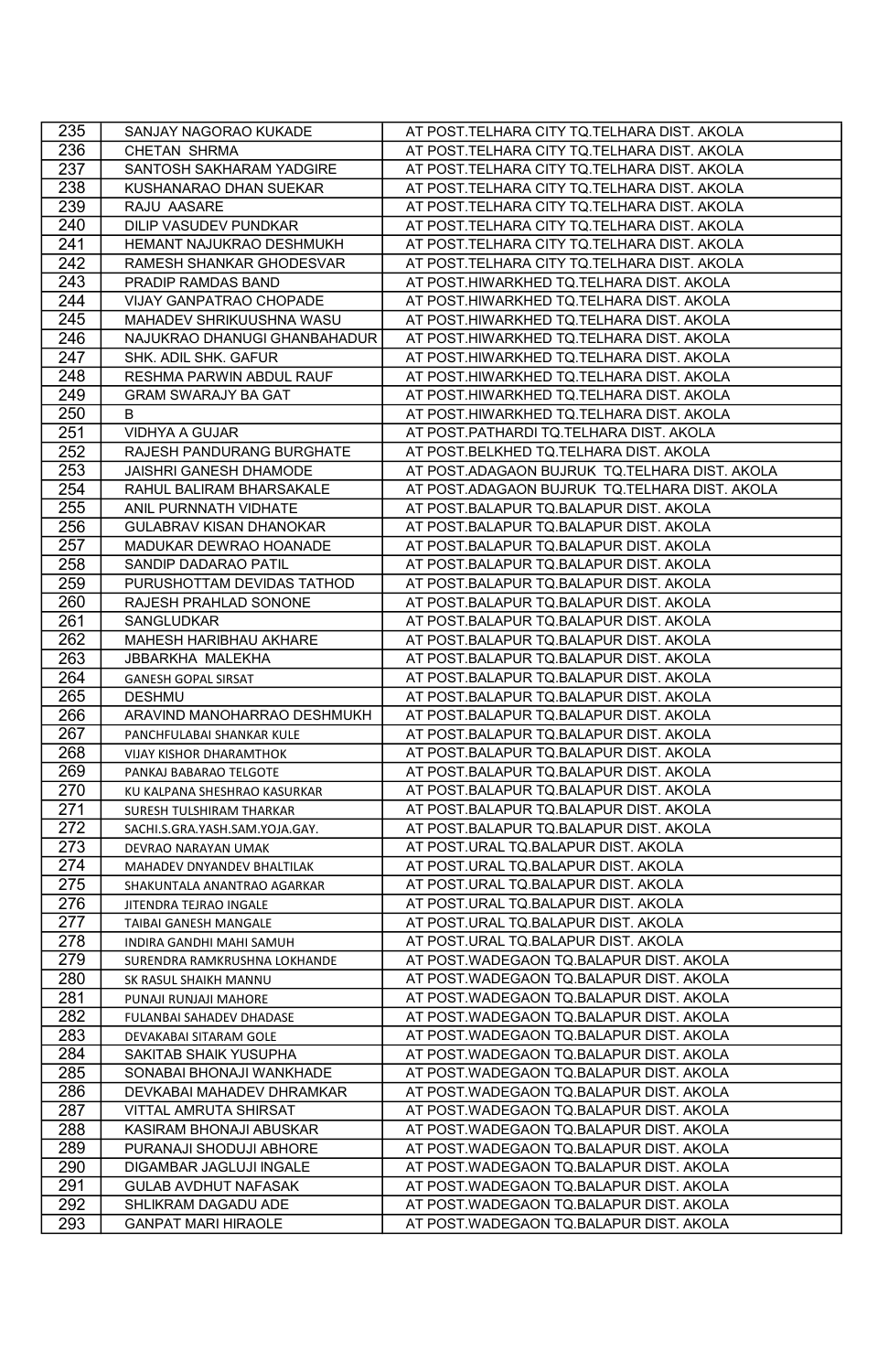| 294              | RAMSHG CHNDAERBHAN SOLANKE      | AT POST.WADEGAON TQ.BALAPUR DIST. AKOLA           |
|------------------|---------------------------------|---------------------------------------------------|
| 295              | PUNDALIKRAO SAPAN MANJARE       | AT POST.WADEGAON TQ.BALAPUR DIST. AKOLA           |
| 296              | DATTUJI GANBHIR DALU            | AT POST.WADEGAON TQ.BALAPUR DIST. AKOLA           |
| 297              | DEVKABAI NAMDEV TARALE          | AT POST.WADEGAON TQ.BALAPUR DIST. AKOLA           |
| 298              | JANUJI SAMBHAJI ROJANKAR        | AT POST.WADEGAON TQ.BALAPUR DIST. AKOLA           |
| 299              | VISWANATH ONKAR DONGARE         | AT POST.WADEGAON TQ.BALAPUR DIST. AKOLA           |
| 300              | RUKHAMINI JANUJI USE            | AT POST.WADEGAON TQ.BALAPUR DIST. AKOLA           |
| 301              | VIKARAM GANPAT DHAVALE          | AT POST.WADEGAON TQ.BALAPUR DIST. AKOLA           |
| 302              | <b>GAJANAN BALIRAM HAGE</b>     | AT POST.WADEGAON TQ.BALAPUR DIST. AKOLA           |
| 303              | SURENDRA SARANDHAR ASOLKAR      | AT POST.WADEGAON TQ.BALAPUR DIST. AKOLA           |
| 304              | TATHAGAT MAHILA BACHAT GAT      | AT POST.WADEGAON TQ.BALAPUR DIST. AKOLA           |
| 305              | USHATAI SUKHALAL TAYADE         | AT POST.WADEGAON TQ.BALAPUR DIST. AKOLA           |
| 306              | SHAMSHADBI SHE AYUB             | AT POST.NIMBA TQ.BALAPUR DIST. AKOLA              |
| 307              | GANESH PRALHAD JANORKAR         | AT POST.PARAS TQ.BALAPUR DIST. AKOLA              |
| 308              | VIJAY MAHADEV NIRMAL            | AT POST.HATRUN TQ.BALAPUR DIST. AKOLA             |
| 309              | BHAGWAN RAMRAO GIAKWAD          | AT POST.HATRUN TQ.BALAPUR DIST. AKOLA             |
| 310              | SHAKTI BCG SHINGOLI             | AT POST.HATRUN TQ.BALAPUR DIST. AKOLA             |
| 311              | KISHOR G. DESHMUKH              | AT POST.VYALA TQ.BALAPUR DIST. AKOLA              |
| 312              | PATUR.NAGAR.PARISHAD.K.S.       | AT POST.PATUR TQ.PATUR DIST. AKOLA                |
| 313              | SUMAN RAMBHAU BAND              | AT POST.PATUR TQ.PATUR DIST. AKOLA                |
| 314              | SANDIP RAGHUNATH DEULGAONKAR    | AT POST.PATUR TQ.PATUR DIST. AKOLA                |
| 315              | SAJOBAI SHAVAN PAWAR            | AT POST.PATUR TQ.PATUR DIST. AKOLA                |
| 316              | MURLIDHAR SHESHRAO SHEGOKAR     | AT POST.PATUR TQ.PATUR DIST. AKOLA                |
| 317              | WAMAN BAKUSING RATHOD           | AT POST.PATUR TQ.PATUR DIST. AKOLA                |
| 318              | BHUJANGBAL                      | AT POST.PATUR TQ.PATUR DIST. AKOLA                |
| 319              | PRADIP BIMRAO WANKHDE           | AT POST.PATUR TO.PATUR DIST. AKOLA                |
| 320              | ATMARAM SHRIRAM ANDHARE         | AT POST.PATUR TQ.PATUR DIST. AKOLA                |
| 321              | SYED M SYED MODLIN              | AT POST.PATUR TQ.PATUR DIST. AKOLA                |
| 322              | VIMALBAI NAGORAO AMANKAR        | AT POST.PATUR TQ.PATUR DIST. AKOLA                |
| 323              | BEBIBAI SANJAY BHARADI          | AT POST.PATUR TQ.PATUR DIST. AKOLA                |
| 324              | JUBEDABI MO. SHABAN             | AT POST.PATUR TQ.PATUR DIST. AKOLA                |
| 325              | SAVITRI S INGLE                 | AT POST.CHANNI TQ.PATUR DIST. AKOLA               |
| 326              | NARAYAN SUKHDEV KALE            | AT POST.CHANNI TQ.PATUR DIST. AKOLA               |
| 327              | SUPAJI TUKARAM KALE             | AT POST.CHANNI TQ.PATUR DIST. AKOLA               |
| $\overline{328}$ | SUJANBAI A. KANKAL              | AT POST.CHANNI TQ.PATUR DIST. AKOLA               |
| 329              | RAMUJI W GADHAWE                | AT POST.CHANNI TQ.PATUR DIST. AKOLA               |
| 330              | MALANBAI S TIDAKE               | AT POST.CHANNI TQ.PATUR DIST. AKOLA               |
| 331              | S S TIDAKE                      | AT POST.CHANNI TQ.PATUR DIST. AKOLA               |
| 332              | ANUSAYA S NIVAL                 | AT POST.CHANNI TQ.PATUR DIST. AKOLA               |
| 333              | <b>JAMUNA Z RATHOD</b>          | AT POST.CHANNI TQ.PATUR DIST. AKOLA               |
| 334              | TOTABAI Z. RATHOD               | AT POST.CHANNI TQ.PATUR DIST. AKOLA               |
| 335              | ANUSAYA S DAKHORE               | AT POST.CHANNI TQ.PATUR DIST. AKOLA               |
| 336              | <b>BHIKABAI P INSKAR</b>        | AT POST.CHANNI TQ.PATUR DIST. AKOLA               |
| 337              | ANUSAYA S MALOKAR               | AT POST.CHANNI TQ.PATUR DIST. AKOLA               |
| 338              | DHURPATA K MULE                 | AT POST.CHANNI TQ.PATUR DIST. AKOLA               |
| 339              | <b>WAMAN S KANKAL</b>           | AT POST.CHANNI TQ.PATUR DIST. AKOLA               |
| 340              | NARAYAN B SURADKAR              | AT POST.CHANNI TQ.PATUR DIST. AKOLA               |
| 341              | PADMA A KANKAL                  | AT POST.CHANNI TQ.PATUR DIST. AKOLA               |
| 342              | SHRAVAN DNYNDEV SARDAR          | AT POST.CHANNI TQ.PATUR DIST. AKOLA               |
| 343              | RAMBHAU NAMDEV UGLE             | AT POST.CHANNI TQ.PATUR DIST. AKOLA               |
| 344              | SAWAPNIL P BOCHARE              | AT POST.CHANNI TQ.PATUR DIST. AKOLA               |
| 345              | NIYO M. FULE GR TAR SAWARGAON   | AT POST.CHANNI TQ.PATUR DIST. AKOLA               |
| 346              | SACHIN SHUBHASH ISHWARE         | AT POST.AALEGAO TQ.PATUR DIST. AKOLA              |
| 347              | <b>GUNPHABAI ATAMARAM INGLE</b> | AT POST.AALEGAO TQ.PATUR DIST. AKOLA              |
| 348              | ANIL SHREERAM NANDE             | AT POST.AALEGAO TQ.PATUR DIST. AKOLA              |
| 349              | <b>ASHOK M RAUT</b>             | AT POST.VIWARA BHABULGAON TQ.PATUR DIST. AKOLA    |
| 350              | EKNATH BAKERAO GHANOT           | AT POST.MURTIZAPUR MAIN TQ.MURTIZAPUR DIST. AKOLA |
| 351              | SHANKAR ZAMRU INGALE            | AT POST.MURTIZAPUR MAIN TQ.MURTIZAPUR DIST. AKOLA |
| 352              | SANTOSH MANOHARRAO GAVANDE      | AT POST.MURTIZAPUR MAIN TQ.MURTIZAPUR DIST. AKOLA |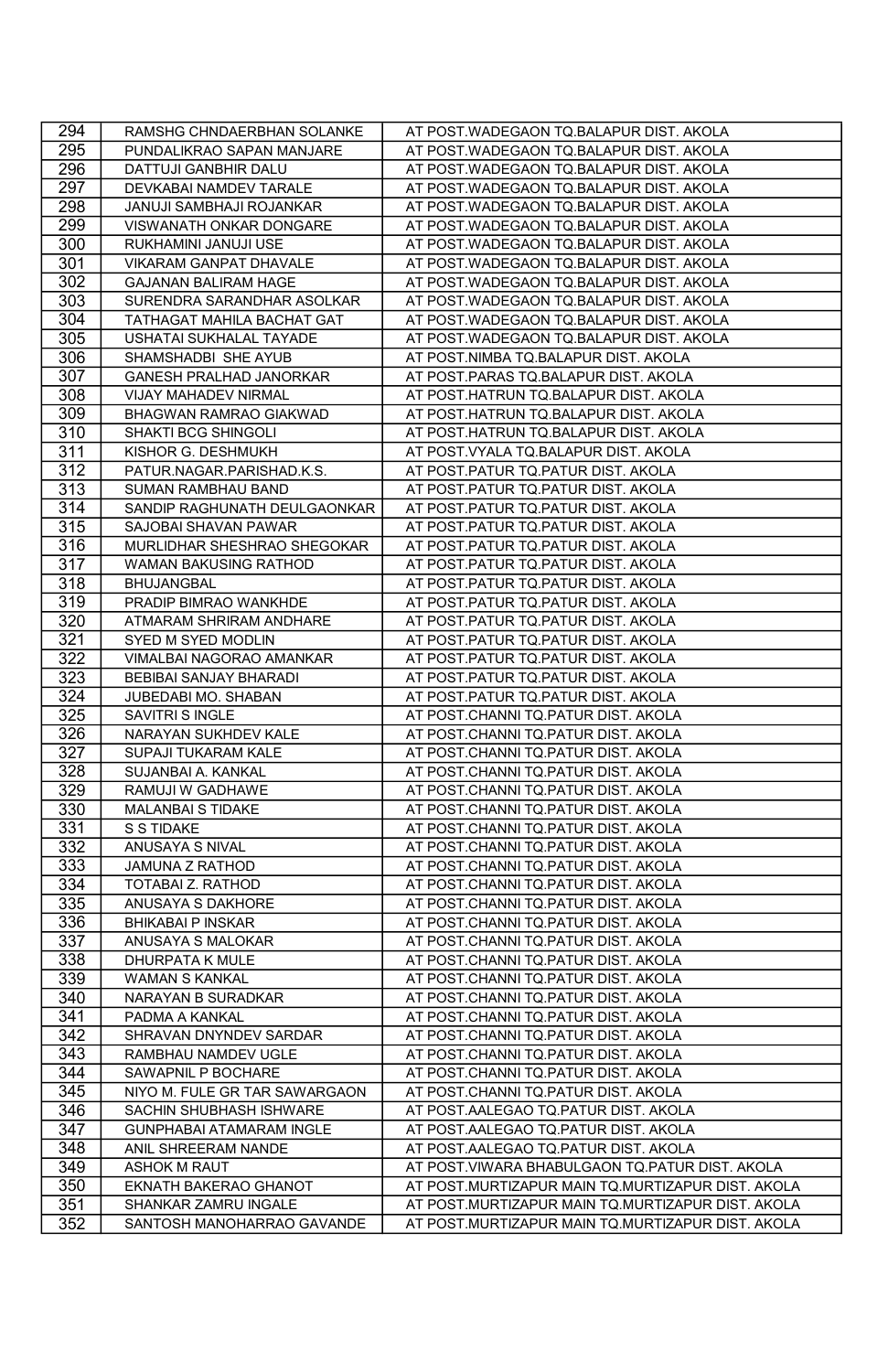| 353 | ANITA BALKURSHAN CHAUDHARI      | AT POST.MURTIZAPUR MAIN TQ.MURTIZAPUR DIST. AKOLA |
|-----|---------------------------------|---------------------------------------------------|
| 354 | AASHA BHIMSING SOLANKE          | AT POST.MURTIZAPUR MAIN TQ.MURTIZAPUR DIST. AKOLA |
| 355 | NAZIRODDIN JULFODDIN            | AT POST.MURTIZAPUR MAIN TQ.MURTIZAPUR DIST. AKOLA |
| 356 | RAJENDRA SURYBHAN GAWAI         | AT POST.MURTIZAPUR MAIN TQ.MURTIZAPUR DIST. AKOLA |
| 357 | YAMUNABAI VIJAY TAYDE           | AT POST.MURTIZAPUR MAIN TQ.MURTIZAPUR DIST. AKOLA |
| 358 | A.BALVIKAS YOJANA MOHAKHED      | AT POST.MURTIZAPUR MAIN TQ.MURTIZAPUR DIST. AKOLA |
| 359 | VISHVANATH MAHADEV TAYADE       | <b>AKOLA</b>                                      |
| 360 | JUGALKISHOR MOHANLAL JAYSAWAL   | <b>AKOLA</b>                                      |
| 361 | SURESH LAXMAN CHAWAN            | <b>AKOLA</b>                                      |
| 362 | MADHUKAR BHAURAO DHORE          | <b>AKOLA</b>                                      |
|     | CHAKRANARAYAN                   |                                                   |
| 363 |                                 | AT POST.MURTIZAPUR CITY TQ.MURTIZAPUR DIST. AKOLA |
| 364 | TYAHAR ALI RIYAJ ALI            | AT POST.MURTIZAPUR CITY TQ.MURTIZAPUR DIST. AKOLA |
| 365 | GOPAL GANESHRAO LANDE           | AT POST.MURTIZAPUR CITY TQ.MURTIZAPUR DIST. AKOLA |
| 366 | HARSHA V CHUDHARI               | AT POST.MURTIZAPUR CITY TQ.MURTIZAPUR DIST. AKOLA |
| 367 | SALIMABEE S RAUF                | AT POST.MANA TQ.MURTIZAPUR DIST. AKOLA            |
| 368 | JYOTI VINODRAO TADADE           | AT POST.KURUM TQ.MURTIZAPUR DIST. AKOLA           |
| 369 | SANKAR DANESWAR KALE            | AT POST.KURUM TQ.MURTIZAPUR DIST. AKOLA           |
| 370 | JANABAI KHUSHALRAO GHARADAE     | AT POST.KARANJA MAIN.TQ.KARANJA DIST. WASHIM      |
| 371 | KADAR PATEL GAVALI              | AT POST.KARANJA MAIN.TQ.KARANJA DIST. WASHIM      |
| 372 | KALABAI GULABRAO MALBE          | AT POST.KARANJA MAIN.TQ.KARANJA DIST. WASHIM      |
| 373 | SAHEBRAO KISAN KAMBLE           | AT POST.KARANJA MAIN.TQ.KARANJA DIST. WASHIM      |
| 374 | AJANBAI GOVINDRAO UDEKAR        | AT POST.KARANJA MAIN.TQ.KARANJA DIST. WASHIM      |
| 375 | KISAN KONDBA KABLE              | AT POST.KARANJA MAIN.TQ.KARANJA DIST. WASHIM      |
| 376 | RAKHMA NATTHUJI LASANKUTE       | AT POST.KARANJA MAIN.TQ.KARANJA DIST. WASHIM      |
| 377 | ANANDRAO J TAYADE               | AT POST.KARANJA MAIN.TQ.KARANJA DIST. WASHIM      |
| 378 | D K KAKAD                       | AT POST.KARANJA MAIN.TQ.KARANJA DIST. WASHIM      |
| 379 | T P AGHAM                       | AT POST.KARANJA MAIN.TQ.KARANJA DIST. WASHIM      |
| 380 | S S GAWAI                       | AT POST.KARANJA MAIN.TQ.KARANJA DIST. WASHIM      |
| 381 | K D RATHOD                      | AT POST.KARANJA MAIN.TQ.KARANJA DIST. WASHIM      |
| 382 | J S PANDE                       | AT POST.KARANJA MAIN.TQ.KARANJA DIST. WASHIM      |
| 383 | <b>D S DHANGAON</b>             | AT POST.KARANJA MAIN.TQ.KARANJA DIST. WASHIM      |
| 384 | <b>G B PAWAR</b>                | AT POST.KARANJA MAIN.TQ.KARANJA DIST. WASHIM      |
| 385 | KAMINI MAHADEV LOKHANDE         | AT POST.KARANJA MAIN.TQ.KARANJA DIST. WASHIM      |
| 386 | PARVATABAI NARAYAN KHANDARE     | AT POST.KARANJA MAIN.TQ.KARANJA DIST. WASHIM      |
| 387 | BABARAO KHANDUJI BHAGAT         | AT POST.KARANJA MAIN.TQ.KARANJA DIST. WASHIM      |
| 388 | <b>NAMDEV SITARAM PATIL</b>     | AT POST.KARANJA MAIN.TQ.KARANJA DIST. WASHIM      |
| 389 | SH.AKBAR SHE.MAHBUB SHEIKH      | AT POST.KARANJA MAIN.TQ.KARANJA DIST. WASHIM      |
| 390 | <b>BHAVSINGH PHATTU PAWAR</b>   | AT POST.KARANJA MAIN.TQ.KARANJA DIST. WASHIM      |
| 391 | VISHWANATH MAHADU KADAM         | AT POST.KARANJA MAIN.TQ.KARANJA DIST. WASHIM      |
| 392 | VITTHAL WAGHOJI TAYADE          | AT POST.KARANJA MAIN.TQ.KARANJA DIST. WASHIM      |
| 393 | <b>JONDHALE</b>                 | AT POST.KARANJA MAIN.TQ.KARANJA DIST. WASHIM      |
| 394 | ALKABAI JAYRAM AMATPURE         | AT POST.KARANJA MAIN.TQ.KARANJA DIST. WASHIM      |
| 395 | PRALHAD NAMDEV BHOYAR           | AT POST.KARANJA MAIN.TQ.KARANJA DIST. WASHIM      |
| 396 | <b>VINAYAK TUKARAM SHINDE</b>   | AT POST.KARANJA MAIN.TQ.KARANJA DIST. WASHIM      |
| 397 | PARVATABAI PANDUJI KALE         | AT POST.KARANJA MAIN.TQ.KARANJA DIST. WASHIM      |
| 398 | UKARADA JAYRAM PRAGANAE         | AT POST.KARANJA MAIN.TQ.KARANJA DIST. WASHIM      |
| 399 | <b>BABUSING KATUSING CHAVAN</b> | AT POST.KARANJA MAIN.TQ.KARANJA DIST. WASHIM      |
| 400 | PUNDLIK WALAYAJI MOKHADKAR      | AT POST.KARANJA MAIN.TQ.KARANJA DIST. WASHIM      |
| 401 | <b>BANDU SHIVRAM SAVARKAR</b>   | AT POST.KARANJA MAIN.TQ.KARANJA DIST. WASHIM      |
| 402 | MALHARI KHANDUJI PANCHAMUKH     | AT POST.KARANJA MAIN.TQ.KARANJA DIST. WASHIM      |
| 403 | KAMRUBI SHE. RAJJAK             | AT POST.KARANJA MAIN.TQ.KARANJA DIST. WASHIM      |
| 404 | RADHABAI OMKAR BHOJANE          | AT POST.KARANJA MAIN.TQ.KARANJA DIST. WASHIM      |
| 405 | SHANKARRAO SAKHARAMJI BHAD      | AT POST.KARANJA MAIN.TQ.KARANJA DIST. WASHIM      |
| 406 |                                 |                                                   |
|     | <b>UTTAM S KHADASE</b>          | AT POST.KARANJA MAIN.TQ.KARANJA DIST. WASHIM      |
| 407 | VILAS BHAGVAN INGOLE            | AT POST.KARANJA MAIN.TQ.KARANJA DIST. WASHIM      |
| 408 | SAKHUBAI VITHOBA WANKHADE       | AT POST.KARANJA MAIN.TQ.KARANJA DIST. WASHIM      |
| 409 | SIDDHARTHA SAHEBRAO PAWAR       | AT POST.KARANJA MAIN.TQ.KARANJA DIST. WASHIM      |
| 410 | ANUSAYA SHYAMRAO KADU           | AT POST.KARANJA MAIN.TQ.KARANJA DIST. WASHIM      |
| 411 | SHARUBI SHEIKH RAFIK            | AT POST.KARANJA MAIN.TQ.KARANJA DIST. WASHIM      |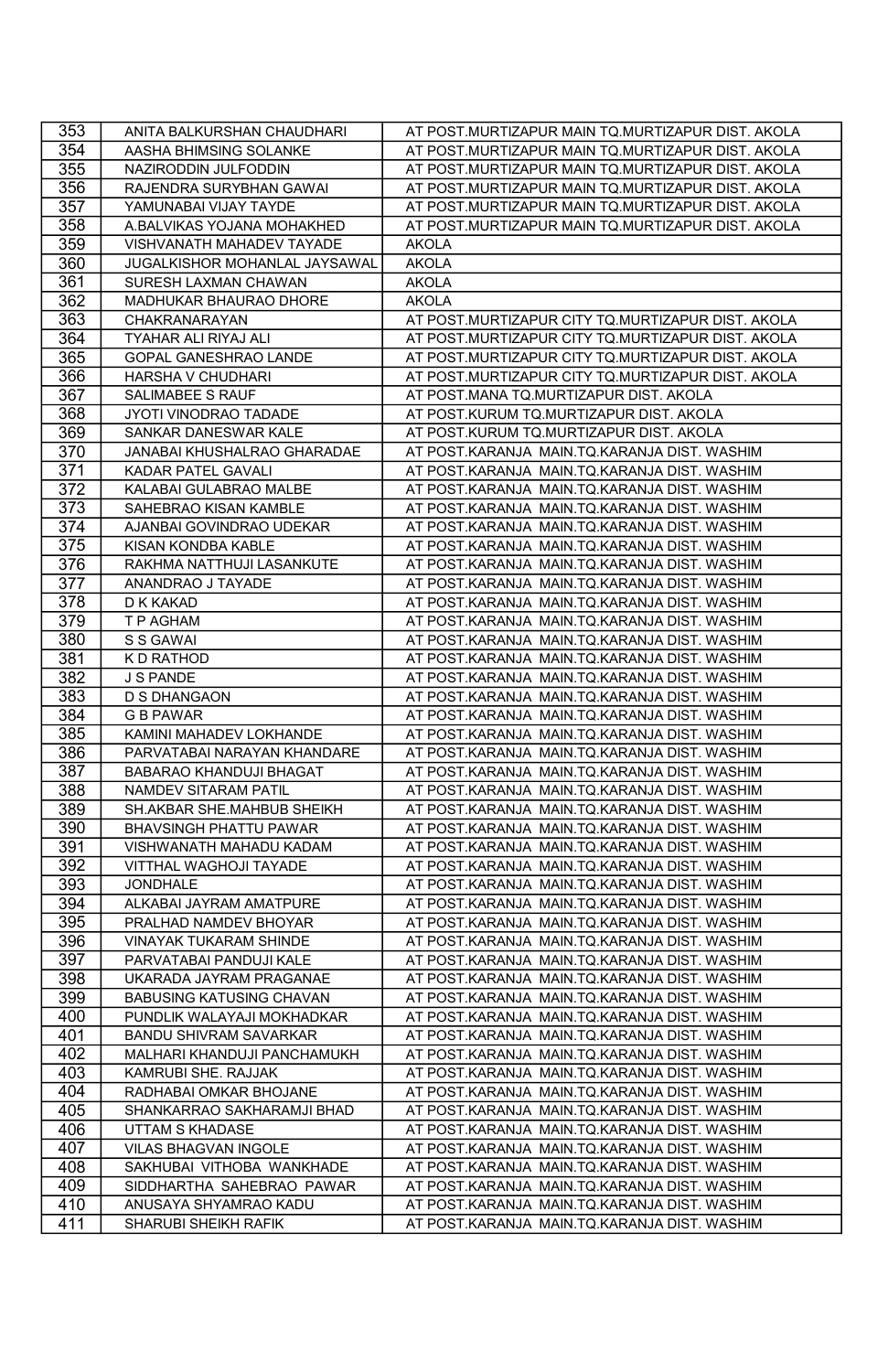| 412 | SAVITA SANJAY THAKARE          | AT POST.KARANJA MAIN.TQ.KARANJA DIST. WASHIM        |
|-----|--------------------------------|-----------------------------------------------------|
| 413 | <b>MA ASIF MA ISAK</b>         | AT POST.KARANJA MAIN.TQ.KARANJA DIST. WASHIM        |
| 414 | GAJANAN RAMCHANDRA MANATKAR    | AT POST.KARANJA MAIN.TQ.KARANJA DIST. WASHIM        |
| 415 | ONKAR MAHADEVRAO KAKDE         | AT POST.KARANJA MAIN.TQ.KARANJA DIST. WASHIM        |
| 416 | HARSHA RAJESH DAHAPUTE         | AT POST.KARANJA CITY.TQ.KARANJA DIST. WASHIM        |
| 417 | SUDARSHAN SHIKSHAN S DAPURA    | AT POST.KARANJA CITY.TQ.KARANJA DIST. WASHIM        |
| 418 | RAMRAO LAXMAN HARANE           | AT POST.KAMARGAON .TQ.KARANJA DIST. WASHIM          |
| 419 | HIRAMAN GOVIND CHAKARE         | AT POST.KAMARGAON .TQ.KARANJA DIST. WASHIM          |
| 420 | SUNITA D BHENDE                | AT POST.KAMARGAON .TQ.KARANJA DIST. WASHIM          |
| 421 | M.HAYAT M.NASIR MO             | AT POST.UBARDA BAZAR .TQ.KARANJA DIST. WASHIM       |
| 422 | BHIMABAI DAULAT NITNAVARE      | AT POST.POHA .TQ.KARANJA DIST. WASHIM               |
| 423 | DRUPATABAI DULAPPA GUDALVAR    | AT POST.POHA .TQ.KARANJA DIST. WASHIM               |
| 424 | JIJA CHINTAMAN CHAVAN          | AT POST.POHA .TQ.KARANJA DIST. WASHIM               |
| 425 | S.ISMAIL S.KASAM               | AT POST.POHA .TQ.KARANJA DIST. WASHIM               |
| 426 | JANABAI SHANKAR MESHRAM        | AT POST.POHA .TQ.KARANJA DIST. WASHIM               |
| 427 | ANUSAYA NAMDEV AMBALKAR        | AT POST.POHA .TQ.KARANJA DIST. WASHIM               |
| 428 | <b>GENABAI HEMALA PAVAR</b>    | AT POST.POHA .TQ.KARANJA DIST. WASHIM               |
| 429 | PUNJABAI KACHARU RAUT          | AT POST.POHA .TQ.KARANJA DIST. WASHIM               |
| 430 | GOVINDA RAMUSHA KHADASE        | AT POST.POHA .TQ.KARANJA DIST. WASHIM               |
| 431 | <b>GUNABAI GANPAT DIKE</b>     | AT POST.POHA .TQ.KARANJA DIST. WASHIM               |
| 432 | LAXMAN JANUJI DIKE             | AT POST.POHA .TQ.KARANJA DIST. WASHIM               |
| 433 | NAMDEV SAKHARAM PACHANGE       | AT POST.POHA .TQ.KARANJA DIST. WASHIM               |
| 434 | SHANKAR ARJUN TAYADE           | AT POST.POHA .TQ.KARANJA DIST. WASHIM               |
| 435 | SARASVATI GANPAT THAKUR        | AT POST.POHA .TQ.KARANJA DIST. WASHIM               |
| 436 | LAXMI RAMBHAROSE SHIVHARE      | AT POST.POHA .TQ.KARANJA DIST. WASHIM               |
| 437 | VIMALBAI LAXMINARAYAN SHIVHARE | AT POST.POHA .TQ.KARANJA DIST. WASHIM               |
| 438 | ANUBAI KONDUJI KADAM           | AT POST.POHA .TQ.KARANJA DIST. WASHIM               |
| 439 | NAZIBAI LALSING CHAVAN         | AT POST.POHA .TQ.KARANJA DIST. WASHIM               |
| 440 | MOTIRAM SAMBHAJI NITNAVARE     | AT POST.POHA .TQ.KARANJA DIST. WASHIM               |
| 441 | MAHDEV BALIRAM DHAYE           | AT POST.POHA .TQ.KARANJA DIST. WASHIM               |
| 442 | MATALABAI BALU RATHOD          | AT POST.POHA .TQ.KARANJA DIST. WASHIM               |
| 443 | <b>BALU VAGHU RATHOD</b>       | AT POST.POHA .TQ.KARANJA DIST. WASHIM               |
| 444 | SAKHUBAI VAMAN YAKNAR          | AT POST.POHA .TQ.KARANJA DIST. WASHIM               |
| 445 | PANCHAFULA MOTIRAM KALE        | AT POST.POHA .TQ.KARANJA DIST. WASHIM               |
| 446 | BHAGAVAN RAGHOJI SURJUSE       | AT POST.POHA .TQ.KARANJA DIST. WASHIM               |
| 447 | PANOBAI RANGLAL JADHAV         | AT POST.POHA .TQ.KARANJA DIST. WASHIM               |
| 448 | NARAYAN RAMCHANDRA GUJARVAR    | AT POST.POHA .TQ.KARANJA DIST. WASHIM               |
| 449 | SONIBAI PANDU RATHOD           | AT POST.POHA .TQ.KARANJA DIST. WASHIM               |
| 450 | YAMUNA GANPAT PAVAR            | AT POST.POHA .TQ.KARANJA DIST. WASHIM               |
| 451 | NAGOJI PUNJAJI VANARASE        | AT POST.POHA .TQ.KARANJA DIST. WASHIM               |
| 452 | NAGOJI MIRAJI HALGUNDE         | AT POST.POHA .TQ.KARANJA DIST. WASHIM               |
| 453 | BAYANA SAKHARAM VANARASE       | AT POST.POHA .TQ.KARANJA DIST. WASHIM               |
| 454 | GITA RANUJI VANRASE            | AT POST.POHA .TQ.KARANJA DIST. WASHIM               |
| 455 | <b>SEVA MANSING PAVAR</b>      | AT POST.POHA .TQ.KARANJA DIST. WASHIM               |
| 456 | GODABAI LAXMAN NINGHOT         | AT POST.POHA .TQ.KARANJA DIST. WASHIM               |
| 457 | LAXMAN RAMCHANDRA NINGHOT      | AT POST.POHA .TQ.KARANJA DIST. WASHIM               |
| 458 | GOVINDA MARAJI TAYADE          | AT POST.POHA .TQ.KARANJA DIST. WASHIM               |
| 459 | PRABHIBAI MEGHA RATHOD         | AT POST.POHA .TQ.KARANJA DIST. WASHIM               |
| 460 | LOBHASING NANU RATHOD          | AT POST.POHA .TQ.KARANJA DIST. WASHIM               |
| 461 | DEVAKA MAHADEV DHADAVE         | AT POST.POHA .TQ.KARANJA DIST. WASHIM               |
| 462 | SADASHIV DADU PATIL            | AT POST.POHA .TQ.KARANJA DIST. WASHIM               |
| 463 | SURYKANT BHIMAPPA GORATE       | AT POST.MANGRULPIR MAIN .TQ MANGRULPIR DIST. WASHIM |
| 464 | RAMKRUSHNA KAYANAJI SAKHARE    | AT POST.MANGRULPIR MAIN .TQ MANGRULPIR DIST. WASHIM |
| 465 | SADASHIV RAGHOJI BHENDEKAR     | AT POST.MANGRULPIR MAIN .TQ MANGRULPIR DIST. WASHIM |
| 466 | YELAPPA NARAYAN MUNJE          | AT POST.MANGRULPIR MAIN .TQ MANGRULPIR DIST. WASHIM |
| 467 | ANUSAYABAI NAMDEV RAUT         | AT POST.MANGRULPIR MAIN .TQ MANGRULPIR DIST. WASHIM |
| 468 | DNYANDEW SHIWAJI KHANDARE      | AT POST.MANGRULPIR MAIN .TQ MANGRULPIR DIST. WASHIM |
| 469 | NLUBAI VISHNU LADKE            | AT POST.MANGRULPIR MAIN .TQ MANGRULPIR DIST. WASHIM |
| 470 | S. MHAMD S HUSHEN              | AT POST.MANGRULPIR MAIN .TQ MANGRULPIR DIST. WASHIM |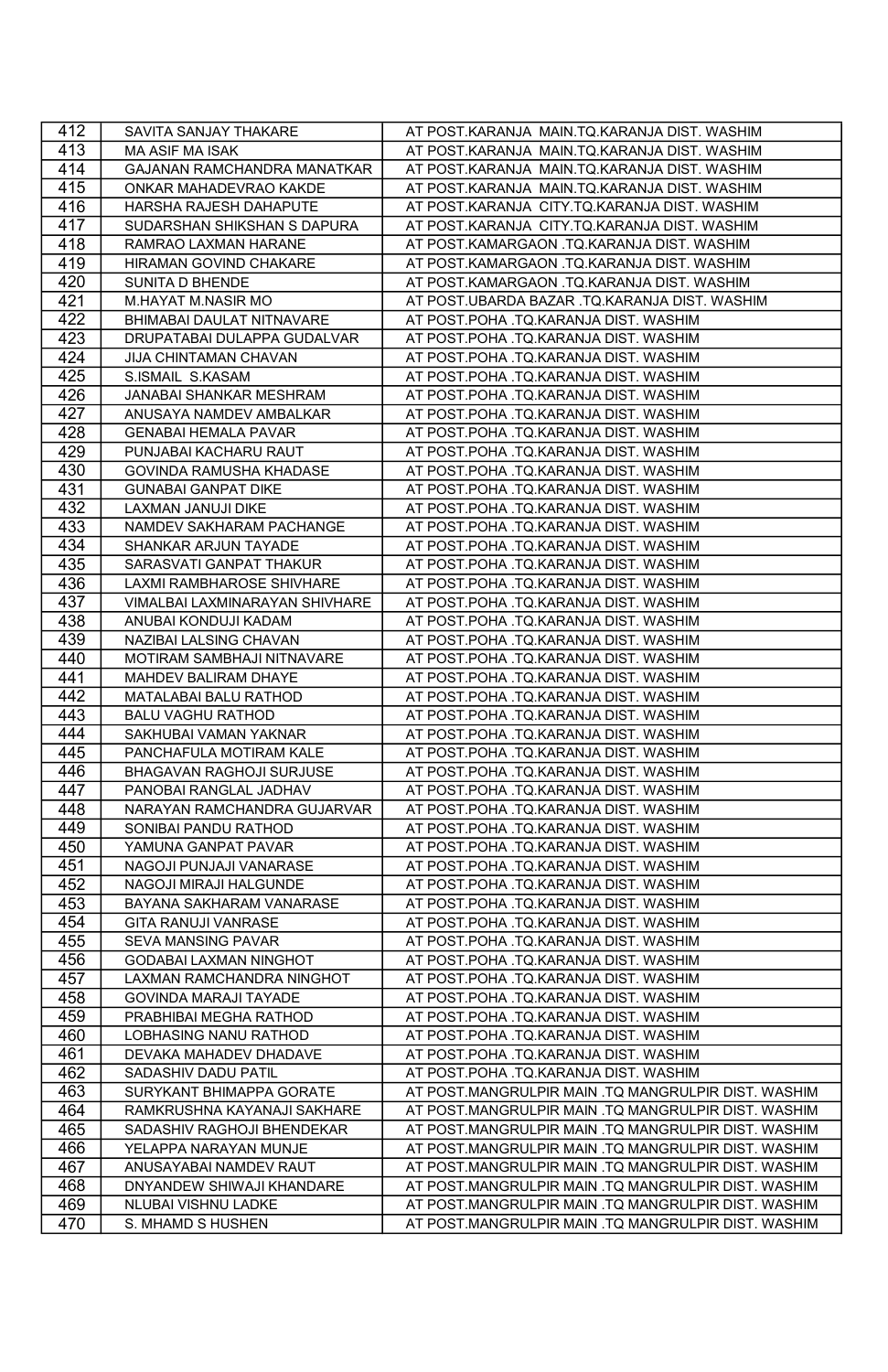| 471              | ARJUN U CHAWAHANA              | AT POST.MANGRULPIR MAIN .TQ MANGRULPIR DIST. WASHIM |
|------------------|--------------------------------|-----------------------------------------------------|
| 472              | <b>BABY DATTA HIWARKAR</b>     | AT POST.MANGRULPIR MAIN .TQ MANGRULPIR DIST. WASHIM |
| 473              | MANJULA NIVRUTTI VANKHADE      | AT POST.MANGRULPIR MAIN .TQ MANGRULPIR DIST. WASHIM |
| 474              | DEVKABAI DEVRAO MORE           | AT POST.MANGRULPIR MAIN .TQ MANGRULPIR DIST. WASHIM |
| 475              | RAMIJKHA MAJJITKHA             | AT POST.MANGRULPIR MAIN .TQ MANGRULPIR DIST. WASHIM |
| 476              | MIRABAI RAMESH NICHAL          | AT POST.MANGRULPIR MAIN .TQ MANGRULPIR DIST. WASHIM |
| 477              | KISAN VISHNU GAYAKWAD          | AT POST.MANGRULPIR MAIN .TQ MANGRULPIR DIST. WASHIM |
| 478              | JUBERA B SHEKH BHIRU           | AT POST.MANGRULPIR MAIN .TQ MANGRULPIR DIST. WASHIM |
| 479              | GOVINDRAO VAMAN MAHOLKAR       | AT POST.MANGRULPIR MAIN .TQ MANGRULPIR DIST. WASHIM |
| 480              | KUNDALIK SHIVAJI KAMBALE       | AT POST.MANGRULPIR MAIN .TQ MANGRULPIR DIST. WASHIM |
| 481              | PRIYANKA PANJABRAO PADADHAN    | AT POST.MANGRULPIR MAIN .TQ MANGRULPIR DIST. WASHIM |
| 482              | BHAGIRATHIBAI SHRIRAM PARDHI   | AT POST.MANGRULPIR MAIN .TQ MANGRULPIR DIST. WASHIM |
| 483              | <b>DINKAR NAMDEO INGLE</b>     | AT POST.MANGRULPIR MAIN .TQ MANGRULPIR DIST. WASHIM |
| 484              | GAON VIKAS SAMITI BORVHA KHU   | AT POST.MANGRULPIR MAIN .TQ MANGRULPIR DIST. WASHIM |
| 485              | <b>BAHUU</b>                   | AT POST.MANGRULPIR MAIN .TQ MANGRULPIR DIST. WASHIM |
| 486              | RAMESH UDEBHANJI MANAVAR       | AT POST.MANGRULPIR CITY .TQ MANGRULPIR DIST. WASHIM |
| 487              | MANJURA NAMDEO BHAGAT          | AT POST.SHELU BAZAR .TQ MANGRULPIR DIST. WASHIM     |
| 488              | MADHUKAR LAXMAN SAPKAL         | AT POST.SHELU BAZAR .TQ MANGRULPIR DIST. WASHIM     |
| 489              | MO. JAFAR SE. SULTAN           | AT POST.SHELU BAZAR .TQ MANGRULPIR DIST. WASHIM     |
| 490              | <b>VEATAL H FULARI</b>         | AT POST.SHELU BAZAR .TQ MANGRULPIR DIST. WASHIM     |
| 491              | NAMDEV P KAMBALE               | AT POST.SHELU BAZAR .TQ MANGRULPIR DIST. WASHIM     |
| 492              | LAKSIMAN A MANVAR              | AT POST.SHELU BAZAR .TQ MANGRULPIR DIST. WASHIM     |
| 493              | PANCHFULA R RAUT               | AT POST.SHELU BAZAR .TQ MANGRULPIR DIST. WASHIM     |
| 494              | VAISALI N KAMBALE              | AT POST.SHELU BAZAR .TQ MANGRULPIR DIST. WASHIM     |
| 495              | <b>KISAN C VAIDH</b>           | AT POST.SHELU BAZAR .TQ MANGRULPIR DIST. WASHIM     |
| 496              | SUREKHA DILIPRAO KADAM         | AT POST.SHELU BAZAR .TQ MANGRULPIR DIST. WASHIM     |
| 497              | AVINASH TULAM PAWAR            | AT POST.DANORA .TQ MANGRULPIR DIST. WASHIM          |
| 498              | HARIDAS DATTUJI SARAF          | AT POST.MANORA .TQ MANORA DIST. WASHIM              |
| 499              | MALUBAI RAMBHAU PATRE          | AT POST.MANORA .TQ MANORA DIST. WASHIM              |
| 500              | RAJESH VASUDEO WANKHEDE        | AT POST.MANORA .TQ MANORA DIST. WASHIM              |
| 501              | VASANTA SONAJI SHINDE          | AT POST.MANORA .TQ MANORA DIST. WASHIM              |
| 502              | VISHRAM RUPALA AADE            | AT POST.MANORA .TQ MANORA DIST. WASHIM              |
| 503              | MANOJ RAMAHRI CHAVHAN          | AT POST.MANORA .TQ MANORA DIST. WASHIM              |
| 504              | CHITRA SURESHRAO DESHAMUKH     | AT POST.MANORA .TQ MANORA DIST. WASHIM              |
| 505              | SHARDA SW.SAHA.BA.GAT PARVA    | AT POST.MANORA .TQ MANORA DIST. WASHIM              |
| 506              | MA DURGA M.B.G.RUDRALA         | AT POST.MANORA .TQ MANORA DIST. WASHIM              |
| 507              | VIT.MA.DU.UD.SAH.SA.GADEGAON   | AT POST.MANORA .TQ MANORA DIST. WASHIM              |
| 508              | KAILASH BHIKA RATHOD           | AT POST.POHARADEVI .TQ MANORA DIST. WASHIM          |
| 509              | DHARAJI J BHONGE               | AT POST.POHARADEVI .TQ MANORA DIST. WASHIM          |
| 510              | SHARAD PAWAR BCG POHARADEVI    | AT POST.POHARADEVI .TQ MANORA DIST. WASHIM          |
| 511              | SUDHAKAR N S BCG POHARADEVI    | AT POST.POHARADEVI .TQ MANORA DIST. WASHIM          |
| $51\overline{2}$ | KUNDLIK GYANU SARATE           | AT POST.WASHIM MAIN TQ.WASHIM DIST. WASHIM          |
| 513              | BHAGAVAT UDHAO WAKUADKAR       | AT POST.WASHIM MAIN TQ.WASHIM DIST. WASHIM          |
| 514              | PRAKASH UDHAV SHINDE           | AT POST.WASHIM MAIN TQ.WASHIM DIST. WASHIM          |
| 515              | SHEWANTABAI SAKHARAM CHAWAN    | AT POST.WASHIM MAIN TQ.WASHIM DIST. WASHIM          |
| 516              | MOTIRAM UTTAMRAO LANKAR        | AT POST.WASHIM MAIN TQ.WASHIM DIST. WASHIM          |
| 517              | CHANDRABHANRAMJI KAMBALE       | AT POST.WASHIM MAIN TQ.WASHIM DIST. WASHIM          |
| 518              | SANTOSH BHANUDAS WANKHEDE      | AT POST.WASHIM MAIN TQ.WASHIM DIST. WASHIM          |
| 519              | SHANKAR BHIKAJI AND            | AT POST.WASHIM MAIN TQ.WASHIM DIST. WASHIM          |
| 520              | RAJU MADAVARAO BUNDE           | AT POST.WASHIM MAIN TQ.WASHIM DIST. WASHIM          |
| 521              | CHANDRBHAGA BALIRAM GAYAKWAD   | AT POST.WASHIM MAIN TQ.WASHIM DIST. WASHIM          |
| 522              | AKSHAY MADHAVRAO AMBHORE       | AT POST.WASHIM MAIN TQ.WASHIM DIST. WASHIM          |
| 523              | RAJESH SAKHARAM GOTE           | AT POST.WASHIM MAIN TQ.WASHIM DIST. WASHIM          |
| 524              | KHUSHAL PRALHAD ARU            | AT POST.WASHIM MAIN TQ.WASHIM DIST. WASHIM          |
| 525              | MUMTAJ BURHAN BENIWALE         | AT POST.WASHIM MAIN TQ.WASHIM DIST. WASHIM          |
| 526              | KESHAR BAI JANU BANSOD         | AT POST.WASHIM MAIN TQ.WASHIM DIST. WASHIM          |
| 527              | AMBIKA SAKHI MAHILA SHG NAGT   | AT POST.WASHIM MAIN TQ.WASHIM DIST. WASHIM          |
| 528              | SACHIV PANI PURUVATHA SAMITI B | AT POST.WASHIM MAIN TQ.WASHIM DIST. WASHIM          |
| 529              | SHRI SANT GAJANAN MHARAJ VIKAS | AT POST.WASHIM MAIN TQ.WASHIM DIST. WASHIM          |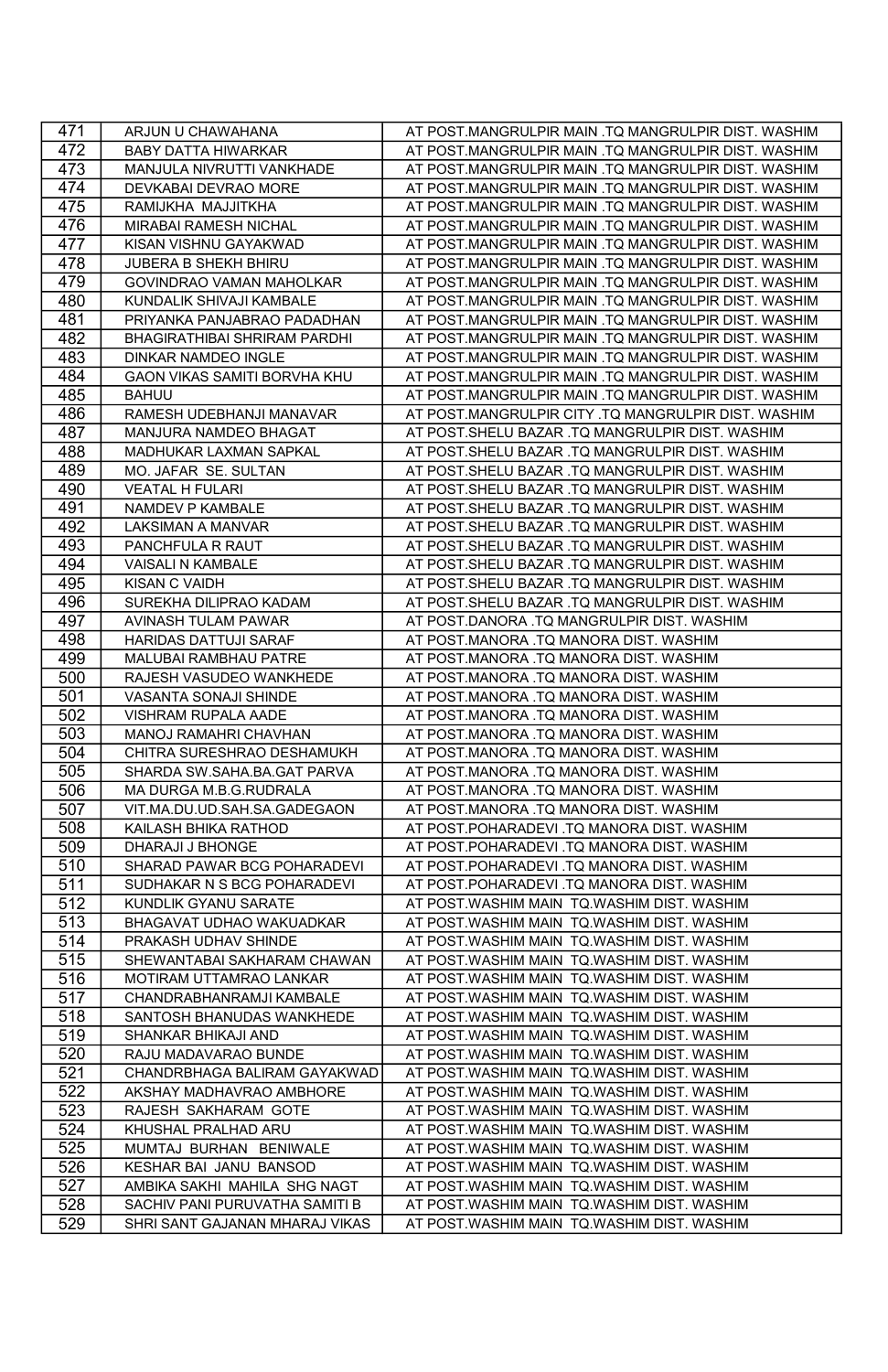| 530 | C.P.NIYO MATOSHRI DOODH UTPADA | AT POST.WASHIM MAIN TQ.WASHIM DIST. WASHIM     |
|-----|--------------------------------|------------------------------------------------|
| 531 | <b>GRAMPANCHYAT</b>            | AT POST.WASHIM MAIN TQ.WASHIM DIST. WASHIM     |
| 532 | PANDURANG NARAYAN RAJE         | AT POST.WASHIM MAIN TQ.WASHIM DIST. WASHIM     |
| 533 | CHANDRABHAGABAI B RAJGURU      | AT POST.WASHIM CITY TQ.WASHIM DIST. WASHIM     |
| 534 | TRABAK V CHAVHAN               | AT POST.WASHIM CITY TQ.WASHIM DIST. WASHIM     |
| 535 | TUKARAM KISAN VANJARE          | AT POST.WASHIM CITY TQ.WASHIM DIST. WASHIM     |
| 536 | PARVTABAI C GABHNE             | AT POST.WASHIM CITY TQ.WASHIM DIST. WASHIM     |
| 537 | CHANDRABHAGA RANJI KAMLE       | AT POST.WASHIM CITY TQ.WASHIM DIST. WASHIM     |
| 538 | PANDHARI NIVRUTI GAIKWAD       | AT POST.WASHIM CITY TQ.WASHIM DIST. WASHIM     |
| 539 | <b>GANGU PIRU DARGIWALE</b>    | AT POST.WASHIM CITY TQ.WASHIM DIST. WASHIM     |
| 540 | <b>GANESH U MAPARI</b>         | AT POST.WASHIM CITY TQ.WASHIM DIST. WASHIM     |
|     |                                |                                                |
| 541 | KAMALABAI B BHISE              | AT POST.WASHIM CITY TQ.WASHIM DIST. WASHIM     |
| 542 | LAXMAN S IDOLE                 | AT POST.WASHIM CITY TQ.WASHIM DIST. WASHIM     |
| 543 | <b>CHADRAKANT S MANE</b>       | AT POST.WASHIM CITY TQ.WASHIM DIST. WASHIM     |
| 544 | HARI SHYAMJI INGLE             | AT POST.ANSING TQ.WASHIM DIST. WASHIM          |
| 545 | GAJANAN PRASHRAM PAVAR         | AT POST.ANSING TQ.WASHIM DIST. WASHIM          |
| 546 | LATABAI SUBHASH HADEGIR        | AT POST.ANSING TQ.WASHIM DIST. WASHIM          |
| 547 | SAM.UMARAKAPASE                | AT POST.ANSING TQ.WASHIM DIST. WASHIM          |
| 548 | SHEELA ANANT KULKARNI          | AT POST.ANSING TQ.WASHIM DIST. WASHIM          |
| 549 | BHASKAR WAMAN SHELKE           | AT POST.TONDGAON TQ.WASHIM DIST. WASHIM        |
| 550 | KASHIRAM SITARAM SHINDE        | AT POST.TONDGAON TQ.WASHIM DIST. WASHIM        |
| 551 | PRABHAKAR WAMAN SHELKE         | AT POST.TONDGAON TQ.WASHIM DIST. WASHIM        |
| 552 | ANNPURNA BHU. DESHMUKH         | AT POST.TONDGAON TQ.WASHIM DIST. WASHIM        |
| 553 | MAROTI NARAYAN NAVGHRE         | AT POST.MALEGAON TQ.MALEGAO DIST. WASHIM       |
| 554 | LATABAI GAJANAN AGHAV          | AT POST.MALEGAON TQ.MALEGAO DIST. WASHIM       |
| 555 | POOJA GAJANAN KADAM            | AT POST.MALEGAON TQ.MALEGAO DIST. WASHIM       |
| 556 | P. LO. WANKHEDE                | AT POST.MALEGAON TQ.MALEGAO DIST. WASHIM       |
| 557 | MOTIRAM CHAUDHARI GAVHANDE     | AT POST.MALEGAON TQ.MALEGAO DIST. WASHIM       |
| 558 | SUNANDA PRALHAD CHAVHAN        | AT POST.MALEGAON TQ.MALEGAO DIST. WASHIM       |
| 559 | MANGESH SHIVAJI KANKAL         | AT POST.MALEGAON TQ.MALEGAO DIST. WASHIM       |
| 560 | SEC.GR.PAN.BOR.DA.VAS.S.YOJ.   | AT POST.MALEGAON TQ.MALEGAO DIST. WASHIM       |
| 561 | SEC.GR.PAN.VARDARI BU.         | AT POST.MALEGAON TQ.MALEGAO DIST. WASHIM       |
| 562 | VASU.KRU.MAHI.BA.GAT DAVHA     | AT POST.MALEGAON TQ.MALEGAO DIST. WASHIM       |
| 563 | RENUKA MAT.MAH.B.G.SUKANDA     | AT POST.MALEGAON TQ.MALEGAO DIST. WASHIM       |
| 564 | <b>GAJANAN NIURTTI LAHANE</b>  | AT POST.MALEGAON TQ.MALEGAO DIST. WASHIM       |
| 565 | JAY HO BALIRAJA MA SHG         | AT POST.SHIRPUR JAIN TQ.MALEGAO DIST. WASHIM   |
| 566 | SURAESAH LAHUJI CHAVAN         | AT POST.SHIRPUR JAIN TQ.MALEGAO DIST. WASHIM   |
| 567 | SHITAL SHANKAR AVCHAR          | AT POST.MEDASHI TQ.MALEGAO DIST. WASHIM        |
| 568 | SANGITA KANAYASING THAKUR      | AT POST.MEDASHI TQ.MALEGAO DIST. WASHIM        |
| 569 | SANGITA KANAYASING THAKUR      | AT POST.JAULKA RAILWAY TQ.MALEGAO DIST. WASHIM |
| 570 | RAMESH NAMDEV HAGVANE          | AT POST.JAULKA RAILWAY TQ.MALEGAO DIST. WASHIM |
| 571 | SUKHADEV KESHAV INGALE         | AT POST.JAULKA RAILWAY TQ.MALEGAO DIST. WASHIM |
| 572 | <b>DINKAR BALIRAM BHAGAT</b>   | AT POST.JAULKA RAILWAY TQ.MALEGAO DIST. WASHIM |
| 573 | TUKARAM YAMAJI AVACHAR         | AT POST.JAULKA RAILWAY TQ.MALEGAO DIST. WASHIM |
|     | <b>MOHAT</b>                   |                                                |
| 574 |                                | AT POST.RISOD MAIN TQ.RISOD DIST. WASHIM       |
| 575 | VITHALRAO RANGRAO DESHMUKH     | AT POST.RISOD MAIN TQ.RISOD DIST. WASHIM       |
| 576 | SAROJ JITENDRA BELOKAR         | AT POST.RISOD MAIN TQ.RISOD DIST. WASHIM       |
| 577 | MANJULA S GOSAVI               | AT POST.RISOD MAIN TQ.RISOD DIST. WASHIM       |
| 578 | VIAJAY ATMARAM BOTHE           | AT POST.RISOD MAIN TQ.RISOD DIST. WASHIM       |
| 579 | MAHADU MOUHARI GAVHARE         | AT POST.RISOD MAIN TQ.RISOD DIST. WASHIM       |
| 580 | KESHAV ANADA NARAWADE          | AT POST.RISOD MAIN TQ.RISOD DIST. WASHIM       |
| 581 | RAMKOR P GARKAL                | AT POST.RISOD MAIN TQ.RISOD DIST. WASHIM       |
| 582 | VISHNU PRALADH MAWAD           | AT POST.RISOD MAIN TQ.RISOD DIST. WASHIM       |
| 583 | YAMUNABAI TUKARAM KALASARE     | AT POST.RISOD MAIN TQ.RISOD DIST. WASHIM       |
| 584 | JAGNATH JANARDHAN AGHAV        | AT POST.RISOD MAIN TQ.RISOD DIST. WASHIM       |
| 585 | AVAJKHA HUSENKHA PATHAN        | AT POST.RISOD MAIN TQ.RISOD DIST. WASHIM       |
| 586 | RADHESHAYM JAGAN NKAWAL        | AT POST.RISOD MAIN TQ.RISOD DIST. WASHIM       |
| 587 | FAYAJKHA HUSENKHA PATAN        | AT POST.RISOD MAIN TQ.RISOD DIST. WASHIM       |
| 588 | GAJANAN AASHRUJI PAOUL         | AT POST.RISOD MAIN TQ.RISOD DIST. WASHIM       |